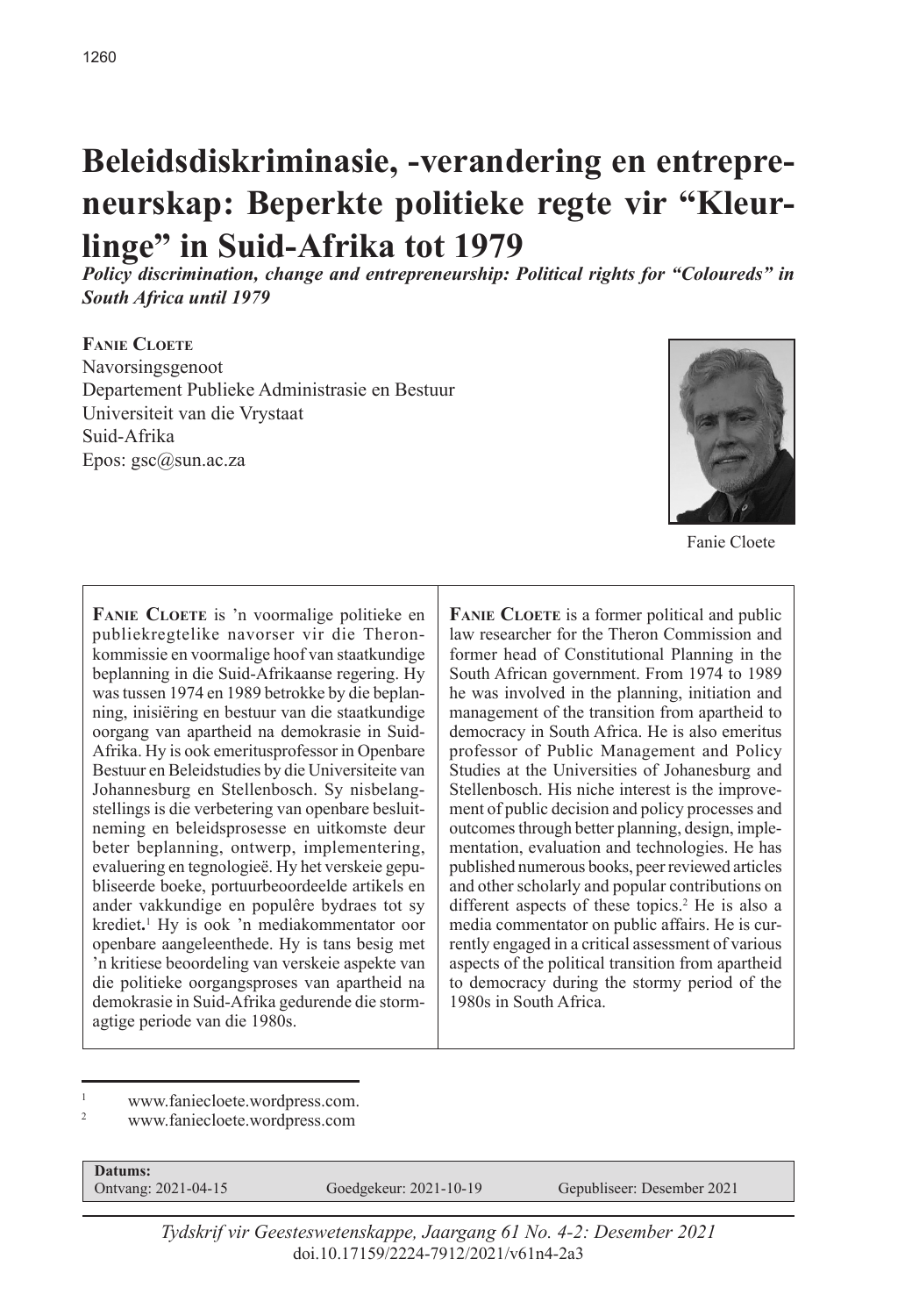#### **ABSTRACT**

#### *Policy discrimination, change and entrepreneurship: Political rights for "Coloureds" in South Africa until 1979*

*This article contextualises and assesses the development of and changes in political rights for "Coloured" South Africans, until 1979. The research was undertaken from the theoretical perspective of policy entrepreneurs who use various personal, professional and other social networks at their disposal to engage in direct lobbying and policy influencing of political decision makers in government from their power bases inside of or close to government, instead of just voicing opposition to existing policies from an outside perspective. The article first briefly outlines the theoretical tenets and characteristics of policy entrepreneurship and network influence and then summarises the development of political rights for the "Coloured" community in the country, until PW Botha took over the leadership of the National Party. The article contextualises and focusses especially on the run-up to and the fall-out of the Erika Theron Commission, which played a direct role in the eventual establishment of a fundamentally new constitutional dispensation in the country.* 

*The research comprises a case study of attempts during the period 1960–1979 to improve political rights for the "Coloured" community in South Africa. During this period of time a significant attitudinal policy change occurred in the South African government that initiated a gradual erosion of the ideological tenets of apartheid. It created an experiment with restricted power-sharing of whites with two other racial minority communities in the country during the early 1980s. This experiment failed, but ironically created crucial facilitating conditions for the start of political negotiations between the NP government and black liberation movements that eventually led to the current post-apartheid society in South Africa.* 

*These changes were largely triggered and facilitated by a number of more "liberal-minded" reform-orientated individual academic policy entrepreneurs and activists within or close to the ranks of the governing NP elites. They used their professional positions and politically legitimate personal and career networks to influence or lobby political decision makers in government from the inside in strategic ways to try to persuade those decision makers to change their minds and to accept the proposals that the policy entrepreneurs tried to sell to them.* 

*Many of these policy entrepreneurs were the main drivers behind the Afrikaner Broederbond's establishment of the South African Bureau for Racial Affairs (SABRA) as a conservative nationalistic counter to the more liberal South African Institute of Race Relations. These and other academics in Stellenbosch, SABRA, were instrumental in developing, expanding and consolidating the NP government's apartheid policy from 1948 to 1961 through various direct interactions with government decision makers.* 

*The efforts of individual Stellenbosch academics, supported by a number of others elsewhere in the country, to try to improve the political rights of "Coloured" South Africans via SABRA in the run-up to the appointment of the Erika Theron Commission are then summarised. Their 1960/61 recommendations to SABRA for direct political integration of "Coloured" voters in existing (white) government decision-making bodies were rejected outright by SABRA and the NP establishment in 1961. This led to the side-lining and eventually the resignation of most of the Stellenbosch SABRA members.* 

*The direct policy impact that these events had on the findings and recommendations of the Theron Commission on the future of the "Coloured" community in South Africa 15 years*  later, and ultimately the establishment of a fundamental new ideological political order in the *country, form the core focus of the rest of the article. In 1976, a younger generation of more*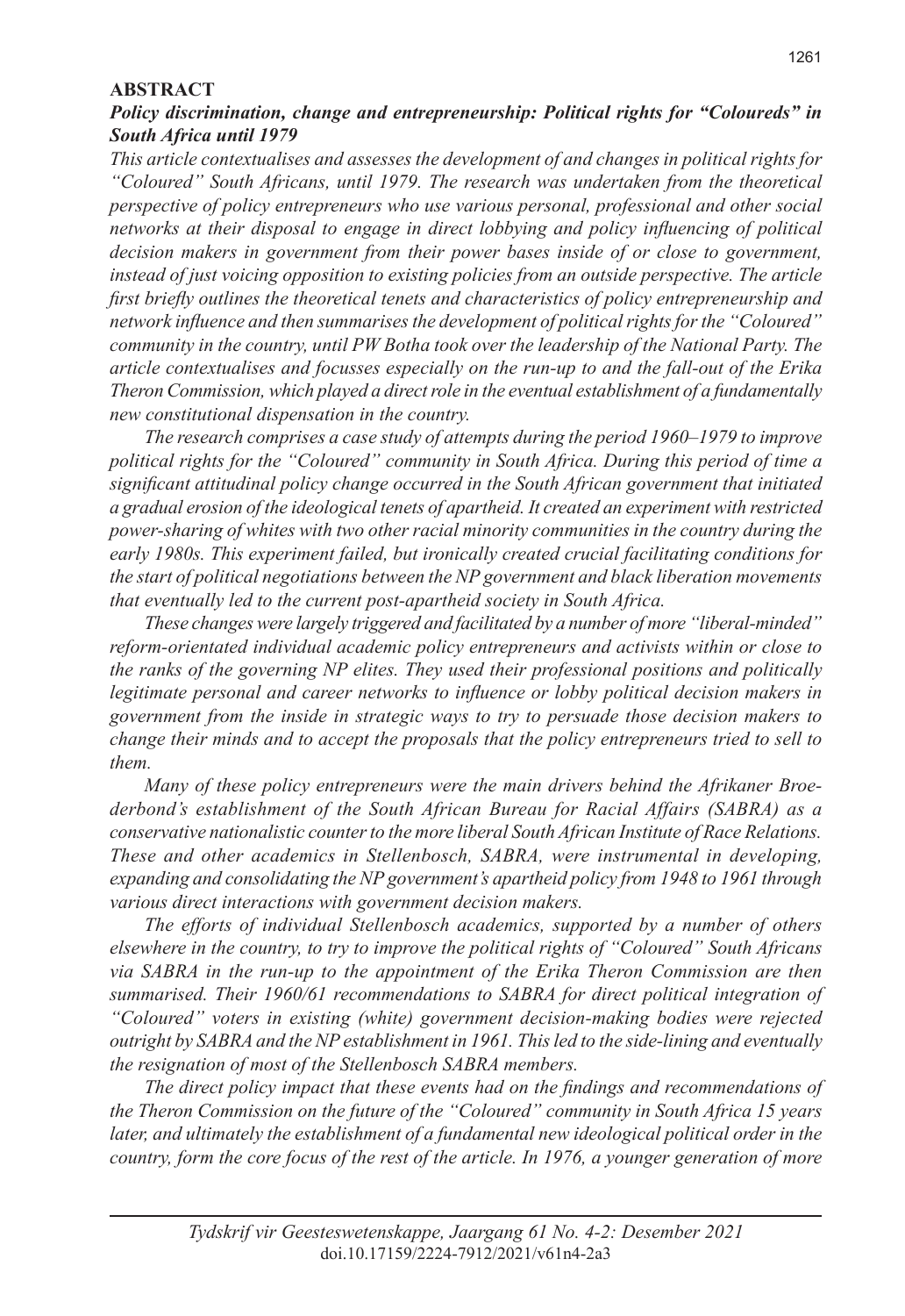*"liberal" (moderate) Stellenbosch academics resuscitated the 1961 SABRA proposals and fed them directly into the NP government's policies via the Erika Theron Commission (1973–1976).* 

*The majority of the Theron Commission supported the inclusion of a vaguely worded general recommendation for the extension of direct political participation of "Coloured" voters in mainstream political processes, in the Commission's report in 1976. Although the NP government did not accept this recommendation, the controversy around the issue started a process of open debate about the merits of racial integration in South Africa, which had been explicitly rejected by the NP until that point in time. This debate eventually resulted in the acceptance of restricted political power-sharing with white, "Coloured" and Indian racial communities in the country in the form of the 1979 draft Constitution, as refined in the form of the 1983 Tri-Cameral Parliament. This system, however, still excluded participation by black South African citizens, which led to their rejection of it in principle, as well as by most of the international community.* 

*The research illustrates the impact that deliberately targeted policy entrepreneurship and networking, frequently carried out by relatively legitimate insiders, can have on fundamental societal change. The most important finding of this assessment of policy influencing initiatives in South Africa during this period suggests that internal interventions into governmental policy-making processes by a small number of relatively legitimate individual academic policy influencers and entrepreneurs facilitated the undermining of this ideology over time. It weakened the NP's refusal to accept the principle of political power sharing with other racial communities by confronting and pressurising NP decision makers from within the governmental system with the inevitability of limited political power sharing, even if only between two or three racial minorities in the country, in order to try to ensure the future political power base of whites. This selective and limited power sharing among racial minorities, however, ultimately failed, because it excluded the overwhelming majority of black South African citizens. Despite this failure, the contributions of these individuals did indirectly contribute in a significant manner to the eventual implosion of apartheid and its replacement with a more acceptable liberal democratic system of government.*

*It further illustrates and substantiates the important cumulative impact that both internal and external political pressure can have on policy change. The political transformation in South Africa during the 1980s and 1990s was not only the result of external pressure on the NP as many critics of apartheid allege, but also a consequence of increasing, direct internal pressure from legitimate intellectual Afrikaner leadership and support groups for change to the prevailing political policy paradigm regarding "Coloured" political rights during the period under assessment.* 

*In summary, the findings confirm that direct, internal pressure for change by credible policy influencers and entrepreneurs is an indispensable requirement for the evolutionary constitutional transformation of any democratic society. The findings further illustrate the importance of policy influencing initiatives being exercised by just a few strategically positioned, legitimate individuals, groups and/or networks from inside policy change processes, supported and strengthened by additional external pressures for policy change. This has important implications for current and future democratic policy changes in South Africa and other s*ocieties.

**KEYWORDS:** apartheid, general affairs, own affairs, political transformation, power sharing, PW Botha Committee, SABRA, Theron Commission, tricameral parliament, Westminster system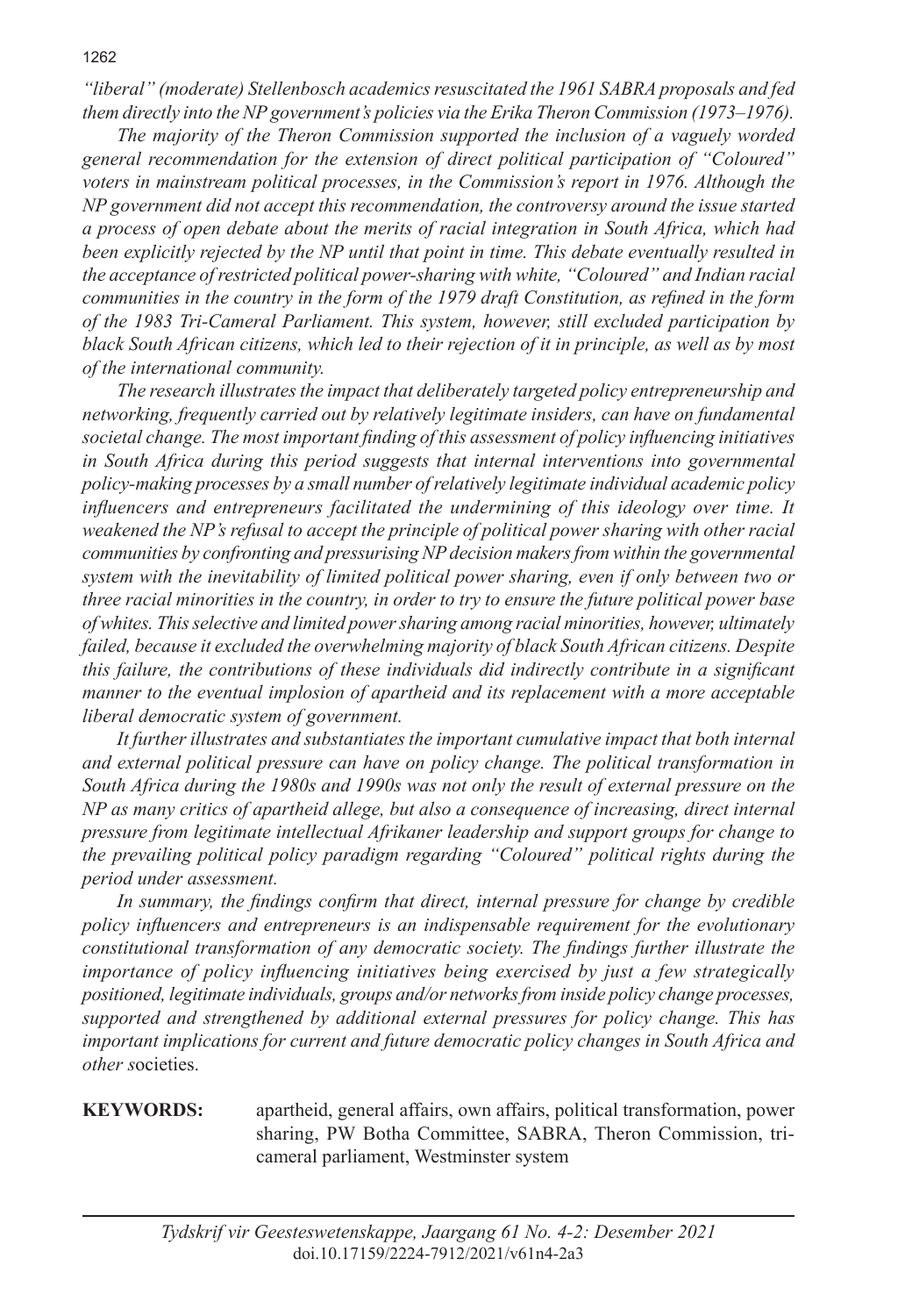**TREFWOORDE:** algemene sake, apartheid, driekamerparlement, eie sake, magsdeling, politieke transformasie, PW Botha-komitee, SABRA, Theronkommissie, Westminsterstelsel

# **OPSOMMING**

Hierdie artikel kontekstualiseer, verduidelik en beoordeel die ontwikkeling van politieke regte vir "Kleurlinge" in Suid-Afrika, tot 1979. Dit word gedoen vanuit die teoretiese perspektief van beleidsentrepreneurs wat verskillende persoonlike, professionele en ander sosiale netwerke tot hulle beskikking gebruik om direkte beleidsbeïnvloeding te doen. Die artikel skets eers kortliks die teoretiese uitgangspunte en kenmerke van beleidsentrepreneurskap en -netwerkbeïnvloeding en som dan die ontwikkeling van politieke regte vir die "Kleurlinggemeenskap" in die land op, tot PW Botha die leierskap van die Nasionale Party oorgeneem het. Die artikel kontekstualiseer en fokus veral op die aanloop tot en die afloop van die Erika Theron-kommissie, wat 'n direkte rol gespeel het by die uiteindelike instelling van 'n fundamentele nuwe staatsbestel in die land. Die ondersoek illustreer die toepassing en impak wat doelgerigte individuele beleidsentrepreneurskap en -netwerkbeïnvloeding deur strategies geposisioneerde individue, groepe en netwerke op fundamentele samelewingsverandering kan hê. Dit illustreer en staaf verder die belangrike kumulatiewe effek wat beide interne en eksterne politieke druk op beleidsverandering kan hê. Dit het belangrike implikasies vir huidige en toekomstige beleidsaanpassings in Suid-Afrika en in ander demokratiese beleidsveranderingsprosesse.

# **1. Inleiding**

Hierdie artikel identifiseer en beoordeel die oorsprong en belangrikste manifestasies van die inkrementele politieke liberaliseringsproses wat oor 'n lang periode gelei het tot toenemend meer "integrasie" en politieke regte vir "Kleurlinge" (voortaan sonder aanhalingstekens) in Suid-Afrika (Van Wyk, 2005:33). Die fokus is veral op die direkte, leidinggewende beleidsinsette wat 'n klein netwerk van enkele "verligte" Afrikanermeningsvormers, veral enkele akademici by Stellenbosch Universiteit, maar ook vanuit ander dele van Suid-Afrika, as sogenaamde "beleidsentrepreneurs" gelewer het om rigting en inhoud aan hierdie proses te gee (Broodryk, 1991; Van Wyk, 2005).

Willem de Klerk, ouer broer van die laaste NP-regeringshoof, FW de Klerk, het in 1966 die konserwatiewe faksie binne Afrikanergeledere wat strenger rasseskeiding voorgestaan het, getipeer as "verkramptes" terwyl die meer "liberale" faksie wat minder rasseskeiding en meer "rasse-integrasie" bepleit het, sogenaamde "verligtes" was. De Klerk se aanvanklike klassifikasie het 'n realistiese/pragmatiese middelgrond voorsien (De Klerk, 1966, 1971, 1972; Serfontein, 1970; Du Pisani, 1986), maar dit het nie inslag gevind nie. Hierdie tweeledige klassifikasie is in die 1980s deur Prof. Julius Jeppe van Stellenbosch verfyn deur wat Willem de Klerk verlig genoem het, as "oorbelig" te bestempel (Beukman, 2018), en so 'n meer positiewe betekenis aan "verlig" te gee, naamlik wat De Klerk se pragmatiese, sentristiese, middelgrondopsie was (Van Wyk, 2005:19, 32; Van Niekerk, 2017). "Verlig" word in hierdie bydrae gebruik soos Jeppe dit herformuleer het.

<sup>3</sup> Rasse- en etniese verskille tussen individue en gemeenskappe in Suid-Afrika was sentrale beleidsfokusse onder apartheid. Hedendaagse verwysings hierna verskil as gevolg van persoonlike voorkeure. In hierdie artikel word die verouderde amptelike verwysings gedurende apartheid na "Kleurlinge", wat verwys na bruin Suid-Afrikanse burgers, behou, aangesien dit oorspronklik in aanhalings en dokumente gedurende daardie era gebruik is.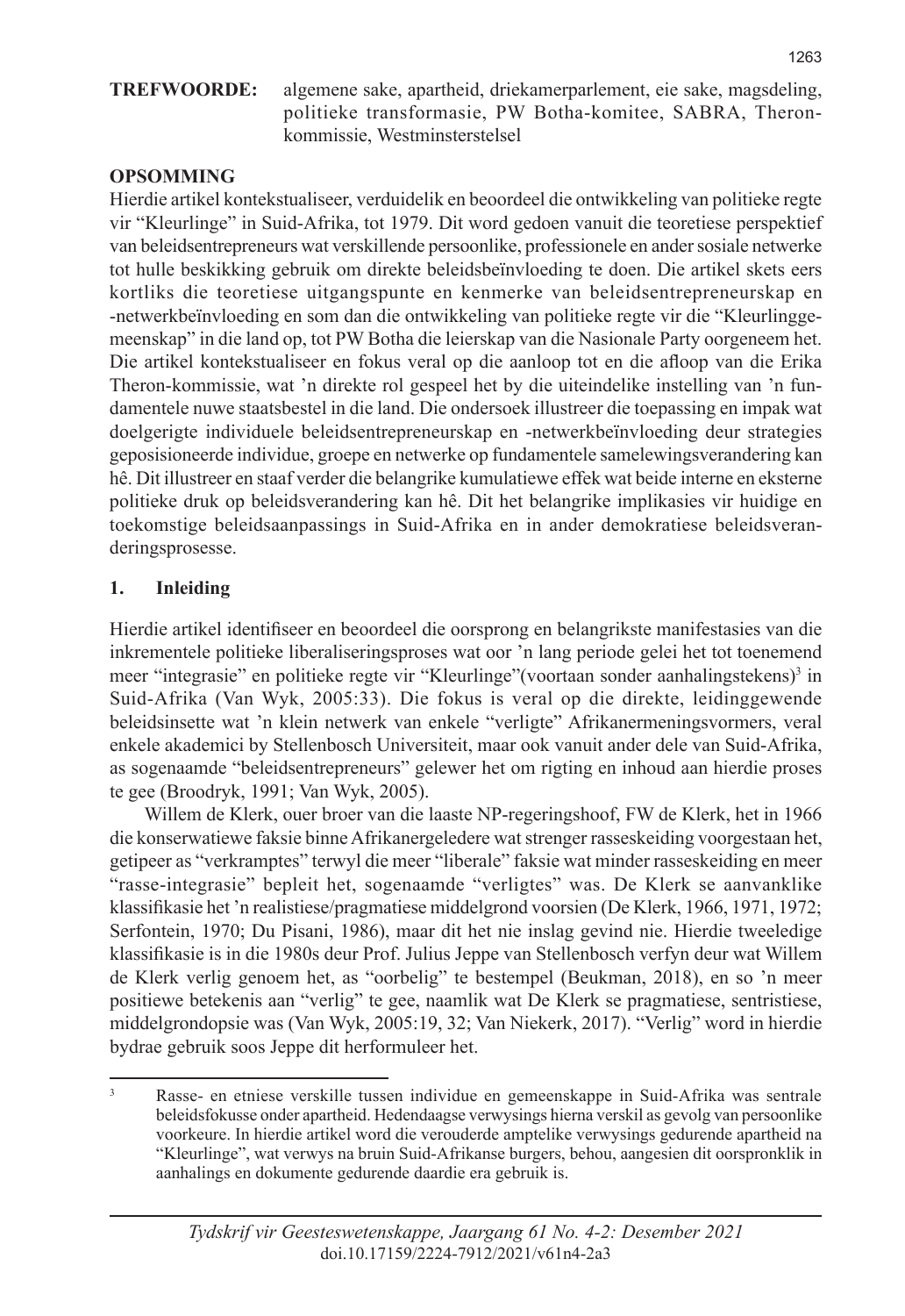Die artikel skets eers kortliks die teoretiese uitgangspunte en kenmerke van beleidsentrepreneurskap en -netwerkbeïnvloeding en som dan die ontwikkeling van politieke regte vir die Kleurlinggemeenskap in die land op, tot PW Botha die leierskap van die Nasionale Party oorgeneem het. Die artikel kontekstualiseer en fokus veral op die aanloop tot en die afloop van die bydraes van die dominante "verligte" groep binne die Erika Theron-kommissie, wat 'n direkte rol gespeel het by die uiteindelike instelling van 'n fundamentele nuwe staatsbestel in die land.

Die inkrementele ontwikkeling en toepassing van uiteenlopende grade van fisiese en ander skeidingmaatreëls tussen verskillende rasse- en etniese groepe in Suid-Afrika word eers kortliks opgesom, met die fokus op die manifestasies daarvan ten opsigte van lede van die Kleurlinggemeenskap. Hierdie verskillende benaderings tot skeiding verklaar waarom die politieke transformasie in die land spesifieke historiese roetes gevolg het. Dit word gevolg deur 'n beoordeling van die direkte, interne beleidsbeïnvloeding van spesifieke onafhanklike meningsvormers buite die regering as sogenaamde beleidsentrepreneurs. Die ondersoek illustreer die toepassing en impak wat doelgerigte, individuele beleidsentrepreneurskap en -netwerkbeïnvloeding deur strategies geposisioneerde individue, groepe en netwerke op fundamentele samelewingsverandering kan hê (Van Wyk, 2005:137).

#### **2. Die rol van beïnvloedingsentrepeneurs en -netwerke in beleidsverandering**

Die potensiële beïnvloedingsrol van belange- en drukgroepe en/of netwerke in beleidsverandering is welbekend (Cloete, 2018a; Zahariadis & Buckman, 2016; Overseas Development Institute, 2014). Enkele geïnstitusionaliseerde of informele beleidsbeïnvloeders/-aktiviste kan selfs primêre drywers van verandering wees, afhangende van hulle legitimiteit by en toegang tot beleidmakers. Ander faktore wat sukses beïnvloed, sluit in hulle beleidsveranderingstrategieë, en die impak wat hulle standpunte, optredes en aanbevelings het. Dit word ook beïnvloed deur hulle beheer oor of toegang tot die openbare mening of hulpbronne, soos populêre ondersteuning in gemeenskappe, befondsing en ander ondersteunende faktore (Cloete, 2018a; Sabatier & Weible, 2014:183; Howlett & Ramesh, 2009:151; Skogstad, 2005).

Meningsvormende individue of netwerke wat veral ten opsigte van ideologie of ander belange verskil, ding gewoonlik mee om beleidmakers te probeer beïnvloed om beleidsveranderinge te doen wat die individue of netwerk se belange beter sal bevorder (Kaboyakgosi & Mpule, 2008; Marsh & Smith, 2000; Dowding, 1995). Dit impliseer dat bestaande beleid- en waardestelsels toenemend bevraagteken word deur individuele openbare meningsvormers of beleidsbeïnvloeders wat deur oorreding of ander beïnvloedingsmeganismes steun mobiliseer, eers onder ander meningsvormers, en dan geleidelik uitbrei na gewone kiesers, wat deur hierdie argumente oorreed word dat hulle meer voordele sal kry in 'n nuwe bedeling as wat hulle op daardie tydstip geniet (Baumgartner, Jones & Mortensen, 2014:59; Borins, 2006; Kelman, 2005; John, 2003; Higley & Burton, 1989).

Cloete (2018b:304) som hierdie proses soos volg op:

... elites play an important role in initiating democratic social changes at different levels in society ... starting out with normative changes in the minds of the elites themselves, and followed by behavioural changes and some structural changes in elite institutions. These influences seep through to the population at large through the opinion-making role of elites, gradually transforming mass institutions, mass behaviour and (hopefully), eventually, mass values.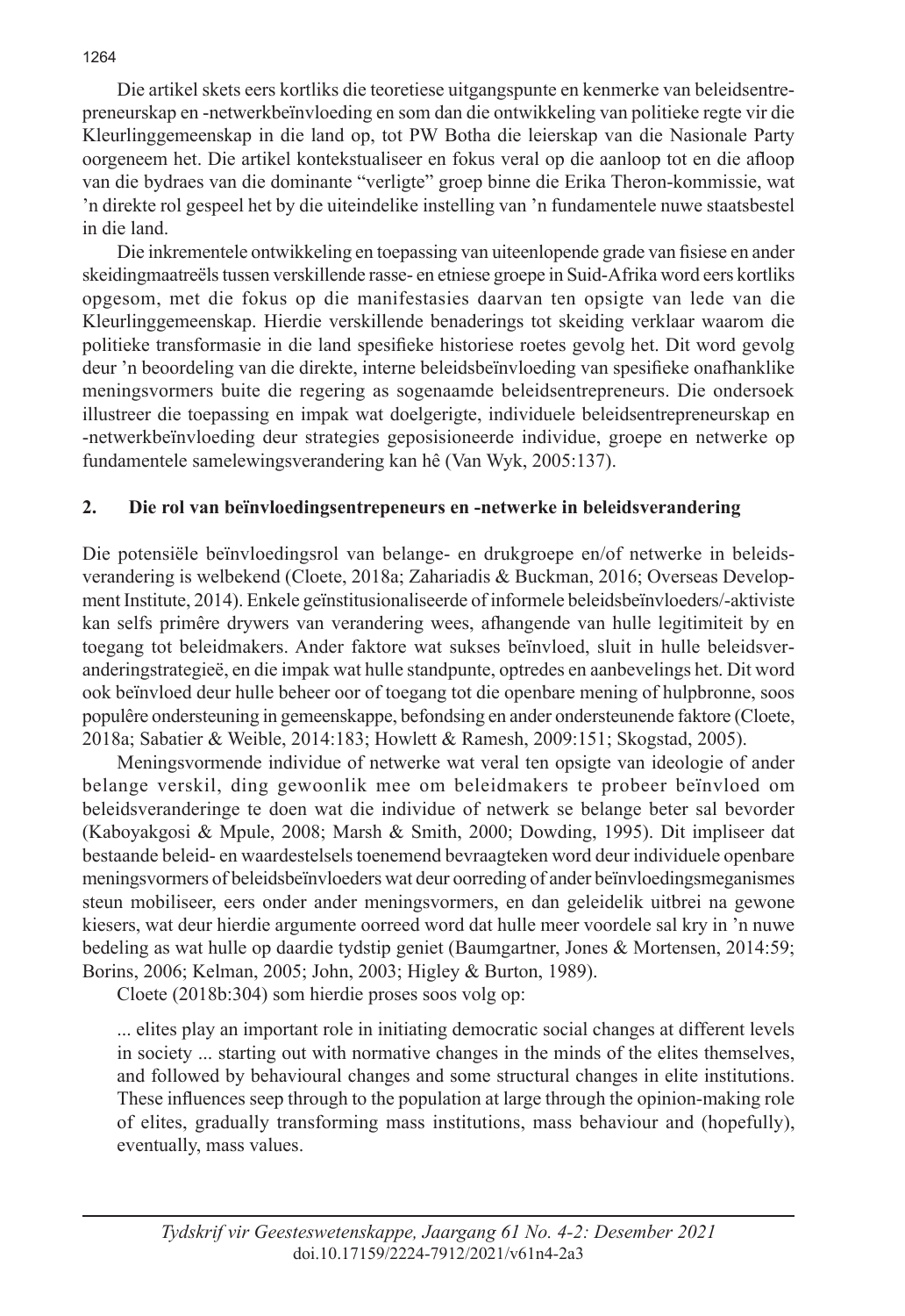Beleidsbeïnvloeders of aktiviste wat aan die vereistes wat hier opgesom word, voldoen, kan dus as enkele individue, drukgroepe of beleidsgerigte netwerke betekenisvolle bydraes tot beleidsveranderinge in 'n samelewing maak. Hulle word beskou as "beleidsentrepreneurs" (Petridou, Becker & Sparf, 2021; Frisch-Aviram, Cohen & Beeri, 2019; Mintrom, 2019; Mintrom & Norman, 2009). Hierdie beleidsentrepreneurs is gewoonlik nie in amptelike beleidsbesluitnemingsposisies nie, maar is onafhanklike meningsvormers wat goeie konneksies het met en legitimiteit by amptelike besluitnemers. Petridou, Aflaki en Miles (2015:1) sien 'n beleidsentrepreneur as

a special kind of actor, embedded in the sociopolitical fabric, who is alert to opportunities and acts upon them; he or she amasses coalitions for the purpose of effecting change in a substantive policy sector, political rules or in the procurement of public goods.

Die belangrikste benaderings tot rasseskeiding in Suid-Afrika in die ontwikkeling van apartheid, en die gevolge daarvan veral vir die Kleurlinggemeenskap, word vervolgens saamgevat en beoordeel.

# **3. Verskillende benaderings tot rasseskeiding in Suid-Afrika**

Apartheid was gegrond op 'n toenemend rigiede, amptelike skeiding van verskillende rasse in alle sektore van die Suid-Afrikaanse samelewing, wat kort na die aankoms van die eerste Europese setlaars begin het, met die permanente vestiging van wit Nederlandse setlaars in wat nou Kaapstad is. Saam met latere vlae van hoofsaaklik wit Kaukasiese immigrante van Engelse en Franse oorsprong, het hulle 'n tipiese koloniale oorheersing oor die inheemse inwoners van die streek gevestig en dit oor 'n tydperk van 300 jaar oor die hele land uitgebrei. Slegs wit Suid-Afrikaners het volle politieke regte verkry, terwyl alle ander landsburgers stelselmatig oor tyd, in die enkele gevalle waar hulle direkte toegang tot politieke besluitneming gehad het, daarvan ontneem is, sodat hulle uiteindelik geen effektiewe politieke toegang tot en inspraak in apartheidsbesluitneming gehad het nie.

Geen wit politieke party in Suid-Afrika het volle politieke regte vir burgers van kleur voorgestaan voordat die Engels-gedomineerde Liberale Party in 1953 gestig is nie (Van Staden, 2019:258; Cardo, 2012; Lewsen, 1987; Robertson, 1971). Die Liberale Party was die eerste werklike nierassige politieke party, maar het as amptelike beleid gehad die geleidelike "ontvoogding" van kiesers van kleur, tot hulle in die toekoms, die een of ander tyd, volwaardige politieke regte, soos wit kiesers, kon kry. Dit was die aanvaarde beleid van koloniale regerings oral, tot Indiese en Pakistaniese rebellies teen Britste koloniale oorheersing in 1948 geslaag het:

The liberal doctrine of trusteeship – the notion that oppressed peoples in what are today the developing countries should be protected and their status and rights (over time) elevated to that which was enjoyed in the West – was ironically used as a basis for both the Cape liberal tradition and what would later be known as Apartheid. (Van Staden, 2019:268; Giliomee, 2003:388-390)

Die ontwikkeling van die NP se politieke denke voor, sowel as ná uniewording is reeds breedvoerig gedokumenteer (sien byvoorbeeld onder andere Giliomee, 2019, 2003; Korf, 2010; Welsh, 2009; Van der Westhuizen, 2007; Beinart & Dubow, 1995; Scholtz, 1967). Die mees resente beoordelings staaf en beklemtoon die feit dat groot meningsverskille tussen Afrikanerfaksies van die begin af bestaan het oor hoe die algemeen aanvaarde beginsel van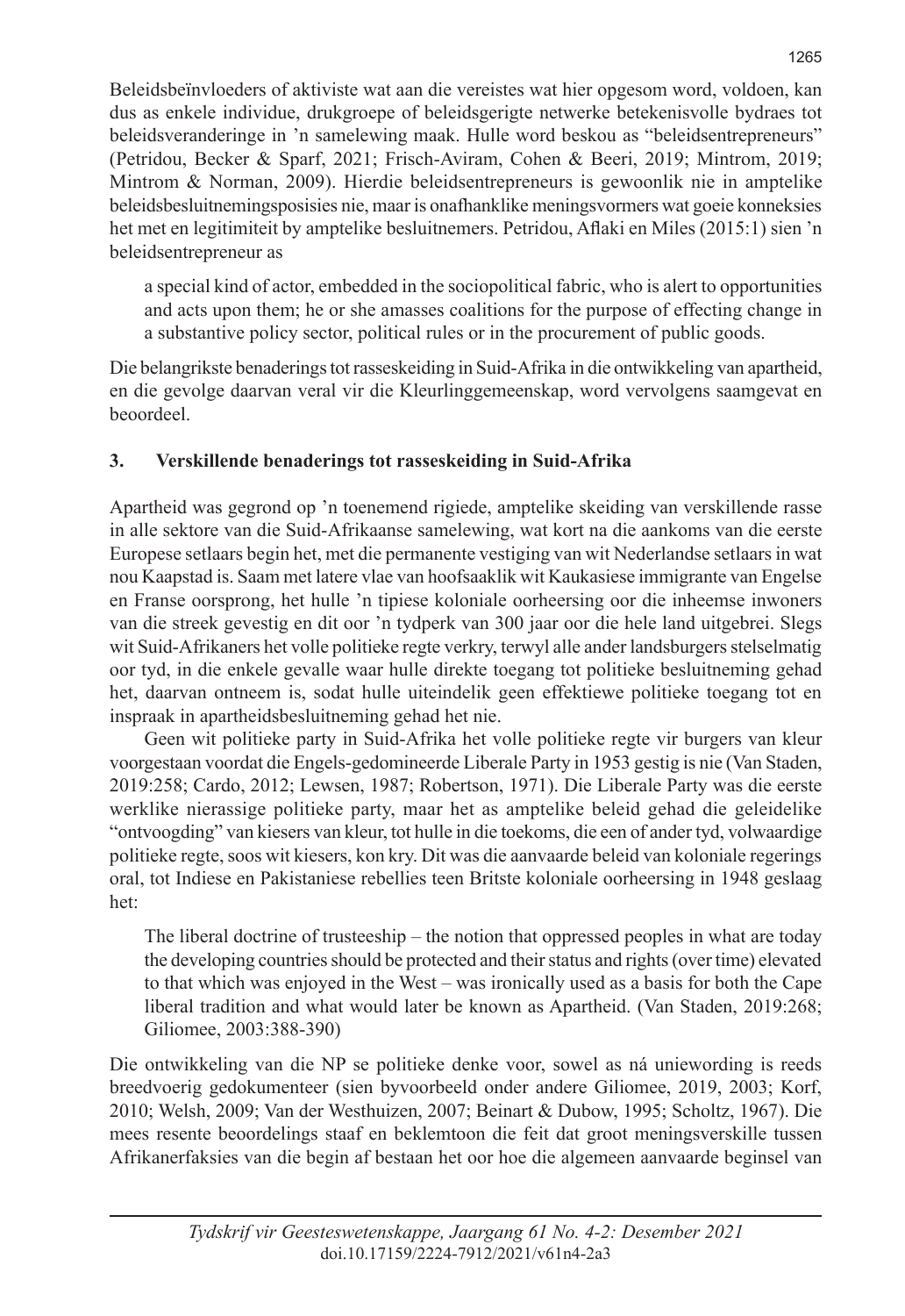rasseskeiding in die praktyk toegepas behoort te word. Hierdie verskille het veral op 'n geografiese basis ontwikkel, en word goed geïllustreer deur die verskillende amptelike NPbeleidstandpunte ten opsigte van Kleurling- en Indiërregte, tussen die vier provinsies, asook tussen individuele denkskole onder Afrikanerintellektueles (Korf, 2010; Taylor, 2010; Broodryk, 1991:150).

Die tradisionele siening van die ontstaan van apartheid as bloot die implementering van 'n omvattende, goedgekeurde bloudruk waaroor eenstemmigheid in die NP bestaan het, is feitelik foutief, soos onder andere Korf (2010) en Posel (1987) aandui. Posel (1991:vii) bevind byvoorbeeld dat

Although guided by broad National Party principles, the making of Apartheid is shown to have taken an often reactive course, buffeted by a series of conflicts, negotiations, and compromises ... capitalist interests were fundamentally important in shaping both the design and the practice of Apartheid; but this relationship was fraught with tensions, contradictions, and changes, making for greater unevenness and complexity than is generally claimed in the literature ... The state is revealed to be an actor in its own right, engaged in ceaseless processes of struggle and accommodation, both internally and with subordinate as well as dominant classes.

Teen die laat vyftigerjare was die beginsel van volle rasse-integrasie nog nie ernstig binne Afrikanergeledere oorweeg nie (Broodryk, 1991:149). Dit is verder slegs deur 'n klein faksie van hoofsaaklik wit Engelssprekendes in die liberale South African Institute of Race Relations (SAIRR) en in die Liberale Party van Suid-Afrika gepropageer, asook 'n klein groepie liberale individue uit ander gemeenskappe van kleur (Broodryk, 1991:205; Vigne, 1997).

Die SAIRR was 'n klassieke liberale intellektuele dinkskrum wat die opheffing van inheemse swart gemeenskappe en hul uiteindelike beoogde gelykstelling aan Westerse gemeenskappe bevorder het, maar steeds binne 'n koloniale waardestruktuur wat gemeenskappe van kleur ondergeskik gestel het aan wit Westerse gemeenskappe, en wat selfs rassesegregasie as gevolg hiervan voorgestaan het (Webster, 2018; Hugo, 1989a:18; Hellmann, 1979). Hierdie beleid is ook deur die Liberale Party bevorder, wat politieke stemreg op grond van meriete, soos opvoedkundige kwalifikasies en inkomste, voorgestaan het (Butler, Elphick & Welsh, 1987; Robertson, 1971; Paton, 1962). Selfs die beperkte politieke regte wat die Liberale Party en die SAIRR bereid was om binne dieselfde politieke stelsel aan Suid-Afrikaners van kleur toe te staan, en wat daarop gemik was om wit rassebeheer in Suid-Afrika te behou, was in beginsel vir die oorgrote meerderheid Afrikaners onaanvaarbaar, omdat dit die beginsel van Afrikanerselfbeskikking sou verydel het. Verskillende intellektuele denkskole in die NP het fisiese skeiding tussen die verskillende rassegroepe in Suid-Afrika, in die een of ander vorm, voorgestaan. Dit het onder andere ook 'n sterk geografiese grondslag gehad.

Teen 1960 het die eerste tekens van 'n versagting in die houding van verskeie invloedryke Afrikanermeningsvormers oor die fisiese skeiding van wit en Kleurlinggemeenskappe in die land, egter begin materialiseer.

# **4. Die ontwikkeling van politieke regte vir die Kleurlinggemeenskap in Suid-Afrika tot 1960**

Die burgerskapsituasie en politieke regte van die Kleurlinggemeenskap was in 1960 baie beperkend. Sedert 1854 het die grondwet van die Zuid-Afrikaansche Republiek (die Grondwet van 1854) naamlik bepaal dat slegs blankes in hierdie state stemreg gehad het – niemand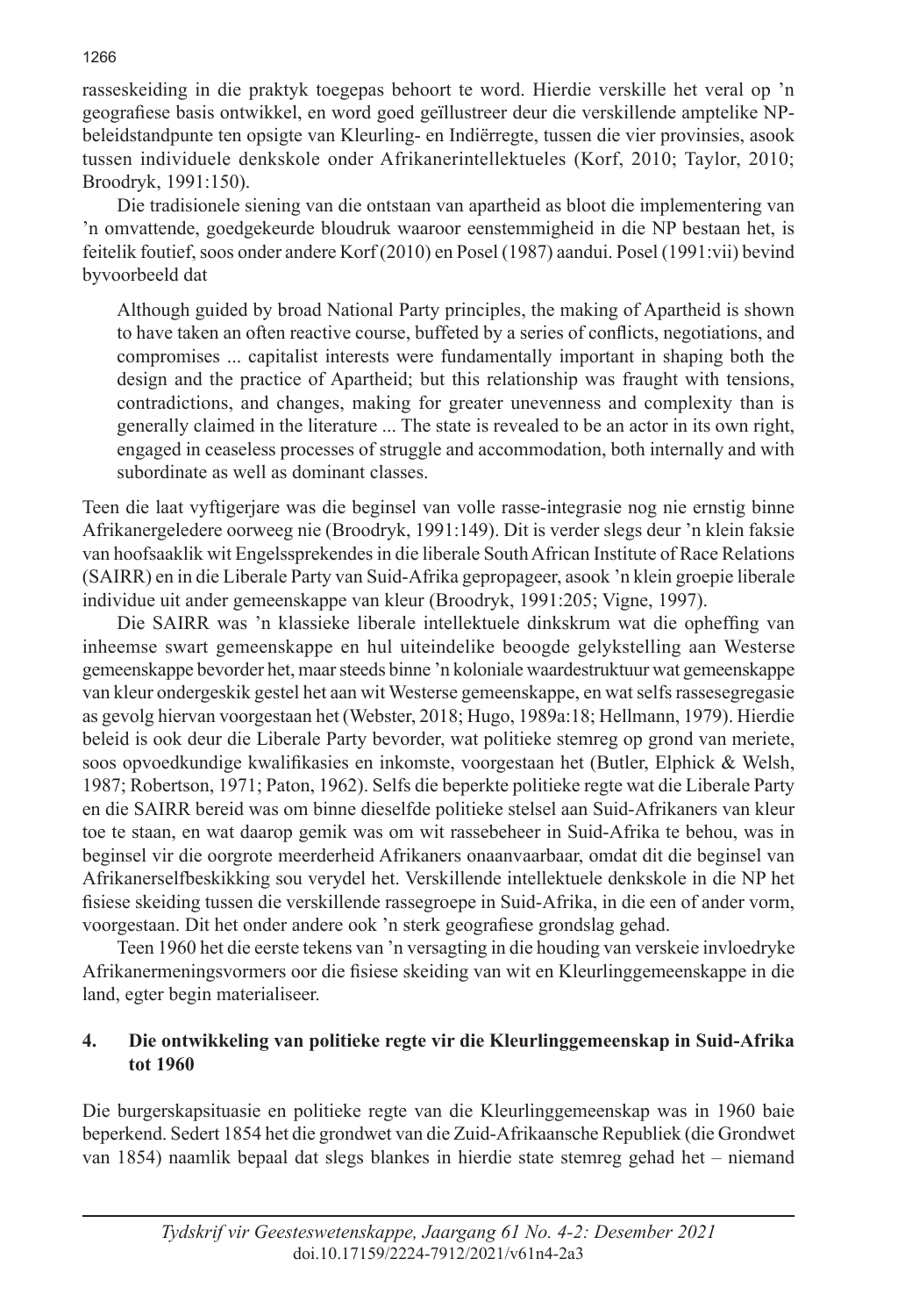anders nie. Dit was steeds die situasie in 1960. 'n Soortgelyke bedeling het in die Oranje-Vrystaat gegeld (Cloete,1982:182).

In Natal het blankes en Kleurlinge teoreties wel op gelyke grondslag stemreg gehad (art 3, Wet 2 van 1883), dog die eiendoms- en inkomstevereistes wat vir die registrasie van kiesers gestel is, het veroorsaak dat baie weinig Kleurlinge wel as kiesers toegelaat is. Die spesiale vereistes wat vir die registrasie van swart en Indiërkiesers gestel is, was so moeilik om na te kom dat slegs enkele uit hierdie gemeenskappe wel kon registreer (Cloete, 1982:182 en Wet 8 van 1896 (Natal) ten opsigte van Indiërstemreg).

In die Kaapkolonie was geen openlike rasse- of kleurmaatstaf in die stelsel van politieke verteenwoordiging ingebou nie. Slegs bepaalde opvoedkundige, inkomste- en eiendomskwalifikasies vir kiesers, wat by implikasie vir alle groepe gegeld het, is in wetgewing vervat (die Cape of Good Hope Constitution Ordinance, 1852 en Wet 9 van 1892 (Kaap)). As gevolg van maatskaplike en ekonomiese diskriminasie het baie min kiesers van kleur egter wel geregistreer, en geeneen is ooit as politieke verteenwoordiger vir die Kaapkolonie verkies nie (Cloete, 1982:182).

Hoewel die konsolidasie van die vier kolonies in 'n unie binne die Britse Statebond in 1910 die moontlikheid gebied het om 'n meer liberale staatkundige stelsel te vestig, het die teendeel gebeur. Die Uniegrondwet (die Zuid-Afrika-wet van 1909) het bepaal dat slegs manlike blanke Britse onderdane in die nuutgestigte Volksraad en Senaat sitting mag neem (arts 26(d), 34 en 44(e)). Verder is die posisie wat die politieke verteenwoordiging van ander rassegroepe betref, gelaat soos dit voor Uniewording in die onderskeie gebiede was.

In die Transvaal en Vrystaat het slegs blanke mans dus oor enige vorm van politieke verteenwoordiging beskik, terwyl Kleurlingmans in Natal en ander manlike kiesers van kleur in die Kaapprovinsie teoreties dieselfde politieke regte as blanke mans gehad het, dog nie as kandidate vir die Volksraad kon staan nie. Die enkele Indiërmans in Natal wat voor 1896 reeds op die algemene kieserslys was, het stemreg gehad, terwyl swart mans in Natal aan soveel streng beperkings onderhewig was voordat hul as kiesers kon registreer, dat daar nooit meer as vyf swart manlike kiesers gelyktydig in Natal op die algemene kieserslys was nie (Cloete, 1982:182).

Die vereistes om as kiesers te registreer het toenemend makliker geword vir wit kiesers, byvoorbeeld deur die uitbreiding van ongekwalifiseerde stemreg na wit vroue toe in 1930 (Wet 18 van 1930), en die volgende jaar ook na blanke mans (Lodge, 2002; Fraser, 2013), terwyl die relatief min Kleurling-, Indiër- en swart manlike kiesers in die Kaap en Natal steeds aan verskillende streng opvoedkundige, inkomste-, eiendoms- en administratiewe voorskrifte onderhewig was (bv. die Kieswet, 1946 (Wet 46 van 1946)).

In 1936 is die enkele manlike swart kiesers in die Kaapprovinsie en Natal op 'n afsonderlike kieserslys geplaas. Hulle stemregkwalifikasies is behou, dog hulle kon van toe af net vir drie afsonderlike blankes met opdrag Naturelleverteenwoordiging in die Volksraad stem (Cloete, 1982:183). Blanke en Kleurlingkiesers kon blanke lede in die Volksraad op 'n gesamentlike kieserslys kies, totdat die Kleurlinge in 1951 op 'n soortgelyke aparte kieserslys geplaas is (Wet 46 van 1951). Manlike Keurlingkiesers wat in die Kaap stemgeregtig was, was ingevolge die Wet op die Afsonderlike Verteenwoordiging van Kiesers, 1951 (Wet 46 van 1951) op 'n aparte kieserslys geplaas, en kon net vier blanke lede van die Volksraad tydens verkiesings kies om hulle belange daar te verteenwoordig (teenoor die 146 verteenwoordigers wat die blanke kiesers kon kies) en twee blanke lede van die Kaapse Provinsiale Raad (Theronkommissie, 1976:344; Heard, 1974:91; Hugo, 1973: 11-12). Die staatspresident het verder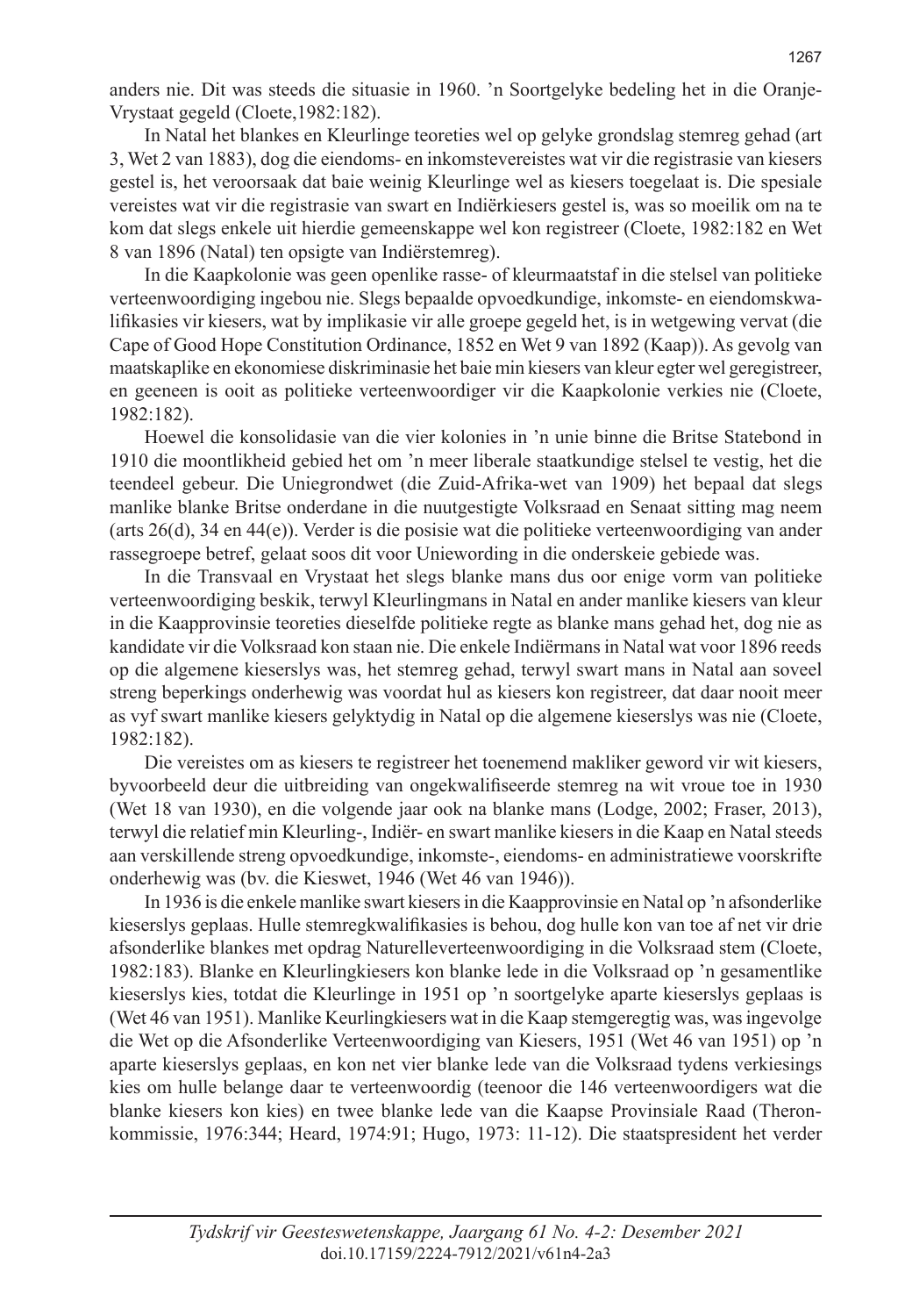een blanke lid van die Senaat benoem om die belange van Kleurlingkiesers in die Kaap daar te behartig (Scher, 1983; Cloete, 1976a; Du Pre, 1994).

Op plaaslike owerheidsvlak het dieselfde patroon van gebeure plaasgevind. Die enkele oorblywende gevalle van gemeenskaplike politieke verteenwoordiging vir die verskillende etniese groepe is met verloop van tyd polities "ontstrengel" en aparte politieke strukture en prosesse is mettertyd (gewoonlik onder sterk protes, teenstand en soms self geweldpleging) vir die Kleurling-, swart en Indiërgroepe opgerig (Cloete, 1976a, 1976b, 1976c; Theronkommissie, 1976:346). 'n Adviserende Uniale Raad vir Kleurlingsake moes die regering verder van advies bedien oor verskillende aspekte van hulle situasie, ten einde 'n eie, selfstandige toekoms vir die Kleurlinggemeenskap in die land, afsonderlik van die wit gemeenskap, te probeer bewerkstellig (De Villiers, 1976; Theron-kommissie, 1976:338; Cloete, 1976a:2).

# **5. Stellenbosch: Ontstaan van SABRA, 1948–1960**

Volgens Giliomee (2000) het sowel die intellektuele oorsprong van geïnstitusionaliseerde, ideologiese apartheid, as die oorsprong van die afskaffing daarvan, grootliks by die Universiteit van Stellenbosch ontstaan.

Die eerste poging binne Afrikanergeledere tot maatskaplike toenadering tussen rassegroepe wat in die media opslae gemaak het, was dié van prof. Ben Keet van die Teologiese Seminarium op Stellenbosch. Hy het in verskeie openbare verklarings van 1938 af reeds sy toenemende bekommernis gelug dat die Afrikanernasionalisme wat rondom die viering van die Voortrekkers se migrasie weg van Engelse oorheersing af opgewel het, rasseverhoudinge in Suid-Afrika verswak het. Dit het 'n negatiewe impak op die ander bevolkingsgroepe in die land begin kry omdat rasseverhoudings toenemend verpolitiseerd geraak het. Wit "voogdyskap" vereis groter respek vir die ontvangers (De Beer, 1992:234-239). Hy het hom ook gedistansieer van die Afrikanerkerke se besluite om 'n Bybelse grondslag vir Apartheid te rasionaliseer (De Beer, 1992:261, 270-271). Keet se standpunte is egter konsekwent verwerp deur Afrikaners (De Beer, 1992:272-274).

In 1943 het drie Stellenbosse dosente, onderskeidelik in Volkekunde, Naturelleadministrasie en Bantoetale, egter ook die eerste voorstel vir 'n formele "apartheidsbeleid" gemaak, gemotiveer deur die heersende sosiaal-wetenskaplike akademiese strominge op daardie tydstip (Giliomee, 2003:385; Coertze, Language & Van Eeden, 1943). Dit het voortgebou op die belangrike meningsvormende rol wat die rektor van Stellenbosch daardie tyd, prof. HB Thom (Geskiedenis), en van sy Stellenbosch akademiese kollegas in die laat dertiger- en vroeë veertigerjare gespeel het om die sogenaamde "suiwerheid" en eie belange van die Afrikanervolk te probeer beskerm en uit te bou. Hierdie ander akademici wat invloedryke rolle gespeel het in die formele totstandkoming van die beleid van apartheid, het ingesluit proff. PJ Schoeman (Volkekunde), Gerd Schüler (Volkekunde), AC Cilliers (Fisika), GBA Gerdener (Teologie), CGW Schumann (Ekonomie), Daantjie Franzsen (Ekonomie) en Nic Olivier (Naturelle-Administrasie) (Broodryk, 1991:128-148, 170).

Die Afrikaner Broederbond het op 23 September 1948 'n konserwatiewe navorsingsliggaam wat die verdere verfyning en uitbouing van apartheid ondersteun en beplan het, as teenvoeter vir die "liberale" SAIRR geskep (Broodryk, 1991:205; Hugo, 1989a:16; Lazar, 1988; Munger, 1956). Die Suid-Afrikaanse Buro vir Rasse-Aangeleenthede (SABRA 1949– 1979) het só die intellektuele bron en drywer van 'n meer ideologies gedrewe denkskool oor apartheid geword (Posel, 1991:58; Lazar, 1987).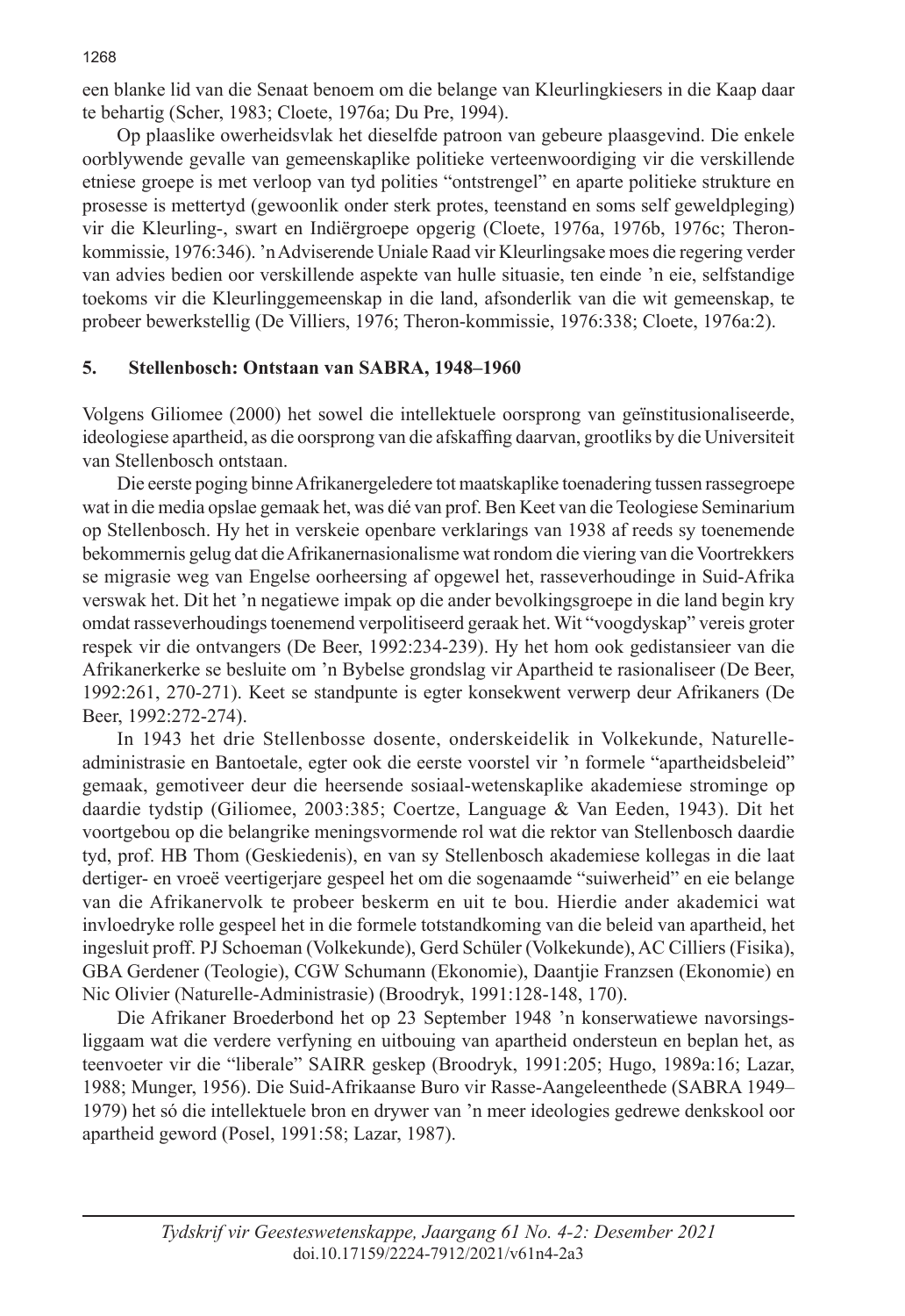'n Klein groepie akademici op Stellenbosch, veral Thom, Van Eeden, Olivier, Gerdener en Schüler, was van die belangrikste dryfkragte agter die skepping en bedryf van SABRA (Broodryk, 1991:205, 214; Schüler, 1989:7; Hugo, 1989a:16). Hulle is ondersteun deur dr. DF Malan, wat op daardie tydstip pas die eerste NP eerste minister geword het, en dr HF Verwoerd, wat toe pas as nuwe senator vir die NP aangestel is, ná 'n periode van 11 jaar as redakteur van *Die Transvaler*. Malan het sy teologiese opleiding op Stellenbosch gekry, en voor Verwoerd *Die Transvaler* oorgeneem het, was hy tussen 1928 en 1937 professor in toegepaste sielkunde ('n vroeë kombinasie van sielkunde, sosiologie en maatskaplike werk) by Stellenbosch. In daardie hoedanigheid was hy en sy latere opvolger, prof. Erika Theron, instrumenteel in die sosiaal-ekonomiese opheffing van arm wit gemeenskappe in Suid-Afrika (Taylor, 2010).

Die Stellenbosch SABRA-tak, onder leiding van Olivier, Jan Sadie (Ekonomie) en Theron, het, tot hulle in 1961 uit SABRA bedank het, 'n belangrike direkte beleidsbeïnvloedingsrol binne SABRA en die NP-regering gespeel, deur navorsing en advies, en deur interne regeringsverslae en beleidstoesprake vir senior NP-leiers te skryf (Taylor, 2010; Hugo, 1989a). Hulle was ook van SABRA se stigting af sterk verteenwoordig in die liggaam se Hoofbestuur. Olivier en Sadie was ook van die belangrikste ondersteuners van, sowel as bydraers tot, die Tomlinson-kommissie se aanbeveling in 1954 dat swart tuislande dringend beter gekonsolideer en ekonomies ontwikkel moes word deur doelgerigte befondsing uit die Suid-Afrikaanse skatkis (Schüler, 1989:9). Hulle het dit gesien as die enigste manier hoe die NP se tuislandbeleid in die praktyk sou kon werk.

Dit het geïmpliseer dat wit kennis, vaardighede, entrepreneurskap en ondersteuning in die swart tuislande noodsaaklik was om die ekonomiese integrasie van wit werkgewers en swart werknemers uit daardie gebiede in die sogenaamde "wit" stedelike gebiede in die land te probeer verminder, ten einde wit selfbeskikking vinniger en meer doelgerig te bereik (Hugo, 1989a:19). Dit was deels 'n kortterrmyn, pragmatiese ekonomiese standpunt wat ook die NP se beleid om swart stedelike gemeenskappe aan te moedig om terug te keer na hulle onderskeie swart etniese tuislande, sou bevorder, en wat so 'n meer rigiede langtermyn ideologiese skeiding tussen rasse as einddoel in Suid-Afrika sou bevorder.

Hierdie argumente van hoofsaaklik die SABRA-tak van Stellenbosch, onder andere ondersteun deur ander invloedryke Afrikanerdenkers soos NP van Wyk Louw (Giliomee, 2000:332), was egter nie vir georganiseerde wit mynbou-, landbou-, handel- en nywerheidsorganisasies in veral die Transvaal aanvaarbaar nie, omdat die ontstrengeling van die wit en swart komponente van die hoofstroom van die Suid-Afrikaanse ekonomie in die groot stede 'n te drasties negatiewe impak op hulle en op die res van die land sou gehad het. Hulle het dit om hierdie rede nie gesteun nie, hoewel dit die beoogde meer rigiede skeiding tussen rassegemeenskappe betekenisvol sou bevorder.

Die verantwoordelike minister van Naturellesake, op daardie stadium Verwoerd, het hierdie ekonomiese argument gesteun en die Tomlinson-aanbevelings verwerp. Hy het aangevoer dat die swart tuislande slegs deur swart kapitaal en arbeid ontwikkel moes word, terwyl swart arbeid steeds "tydelik en voorlopig" die grondslag van ekonomiese bedrywighede in die groot stedelike gebiede in Suid-Afrika moes bly, totdat die Suid-Afrikaanse ekonomie sterk genoeg sou wees om die swart arbeidsmag te verminder. Verwoerd se standpunt was dus in hierdie opsig meer pragmaties van aard op die kort termyn, hoewel dit die uiteindelike beoogde meer rigiede ideologiese skeiding tussen rasse in Suid-Afrika oor die lang termyn sou vertraag en bemoeilik, deurdat rasse-ekonomiese ontsrengeling dan baie moeiliker sou wees. Dit het toenemende konflik geskep tussen Verwoerd en SABRA-verteenwoordigers op

doi.10.17159/2224-7912/2021/v61n4-2a3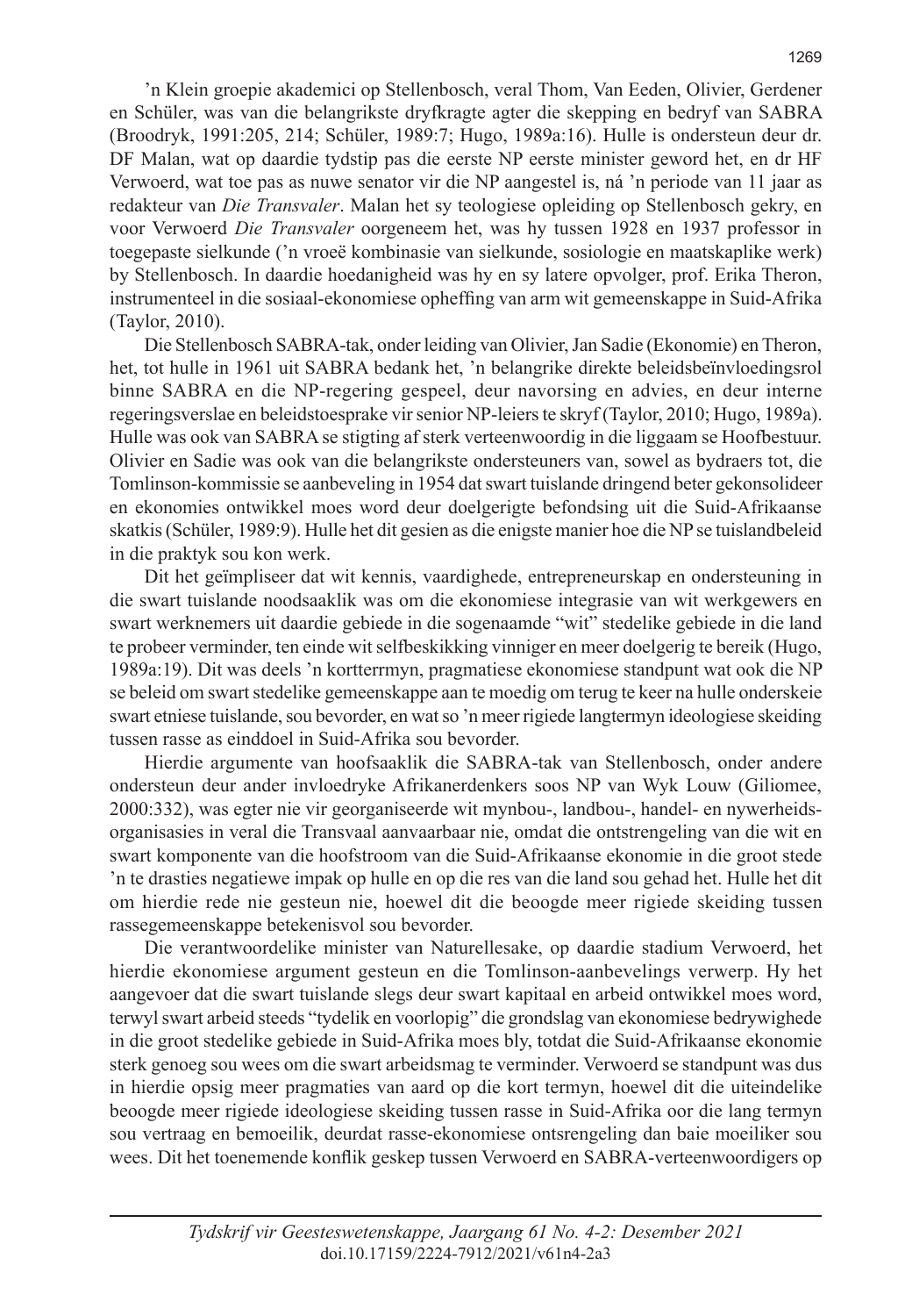Stellenbosch. Hierdie konflik was 'n belangrike faktor in die verdere ontwikkeling van politieke regte vir Kleurlinge.

Verwoerd het die konflik tussen sy eie korttermyn-, meer "pragmatiese benadering" en die meer korttermyn- "ideologiese" Stellenbosch-faksie binne die NP probeer beredder deur SABRA se groter rasseskeidingsmodel in beginsel as langtermyn- politieke eindbestemming vir Suid-Afrika te aanvaar, maar die rasse-ineengestrengeldheid van die ekonomie as kort- tot mediumtermyn status quo te behou. Hierdie belangrike interne beleidsmeningsverskil het die politieke gaping tussen Stellenbosch se SABRA-tak en die hoofstroom NP-denke vergroot. Dit het in 1961 bygedra tot 'n finale beleidsbreuk tussen die Stellenbosch-faksie, insluitende Olivier, Sadie, SP Cilliers (Sosiologie), Schüler en Theron aan die een kant, en Verwoerd aan die ander kant. Dit het onder meer ook 'n permanente persoonlike breuk tussen Olivier en Verwoerd tot gevolg gehad (Schüler, 1989).

# **6. Stellenbosch SABRA en politieke regte vir Kleurlinge in 1960**

Die direkte sneller vir die breuk tussen SABRA op Stellenbosch, die res van SABRA en die NP, was die vraag hoe die politieke situasie van die Kleurlinggemeenskap in die land verbeter behoort te word.

Stellenbosch SABRA-lede het naamlik in die vyfigerjare begin wegbeweeg van SABRA se meer rigiede, ideologiese skeidingsbeginsel tussen alle rassegemeenskappe in Suid-Afrika, veral as gevolg van die standpunte en optredes van Keet, SP Cilliers en Theron, wat hulle op verskillende wyses beywer het vir die verbetering van die lewensomstandighede en regte van Kleurlinggemeenskappe. Gesteun deur prof. Ben Marais van die Universiteit van Pretoria (UP), het Keet byvoorbeeld in 1953 herhaal dat die Bybel nie skeiding nie maar verskeidenheid in eenheid voorstaan terwyl apartheid skeiding voorstaan. Hulle standpunt is egter nie aanvaar deur die Afrikaanse kerke nie (De Beer, 1992:281, 283; Giliomee, 2000:328).

In 1955 het eerste minister Strydom probeer om die senaat en die appèlhof se ledetal te manipuleer sodat hulle die verskuiwing van Kleurlingkiesers van die gemeenskaplike parlementêre kieserslys na 'n aparte lys kan goedkeur. Keet en prof. LJ (Wikus) du Plessis van Potchefstroom het hul teenkanting teen hierdie blatante manipulasie deur openbare verklarings op rekord geplaas, terwyl 13 akademici van Pretoria Universiteit<sup>4</sup> 'n formele petisie hierteen in die media gepubliseer het. Hierdie meer "verligte" Afrikanerdenkers, het op verskillende maniere deur hulle onderskeie netwerke toenemende druk vir die "liberalisering" van apartheid teenoor die Kleurlinggemeenskap op die regering uitgeoefen. Dit het die verhoudinge tussen hulle en die NP verder vertroebel (Van Wyk, 2005: 6-7).

Keet, SP Cilliers en Theron se standpunte is sterk beïnvloed deur hulle praktiese interaksies met lede van die Kleurlinggemeenskap in Stellenbosch. In 1956 publiseer Keet 'n boek oor die onregverdigheid van apartheid teenoor ander rassegroepe (Keet, 1956), en stel dit baie duidelik dat 'n "regverdiger vorm van apartheid" nie die probleem sal oplos nie. Blanke voogdyskap oor ander rassegroepe sal net tydelik kan wees. Blywende rassevrede sal net kan geskied deur onderlinge gesprekvoering tussen alle rassegroepe. Hierdie standpunte het felle teenstand by Afrikanerleiers in alle sektore ontlok, en Keet is toenemend as vyand van die NP en van apartheid beskou (De Beer, 1992:294-301).

#### 1270

<sup>4</sup> In handtekeningvolgorde: Professore WA Kleynhans, PV Pistorius, JJN Cloete, JA Louw, BJ Schlebusch, EFW Gey van Pittius, WJ de Kock, SP Engelbrecht, AS Geyser, DJ Swiegers, BJ Marais, D Pont, C Jacobsz (*The Star,* 17 Mei 1955; Maritz, 2003: 28).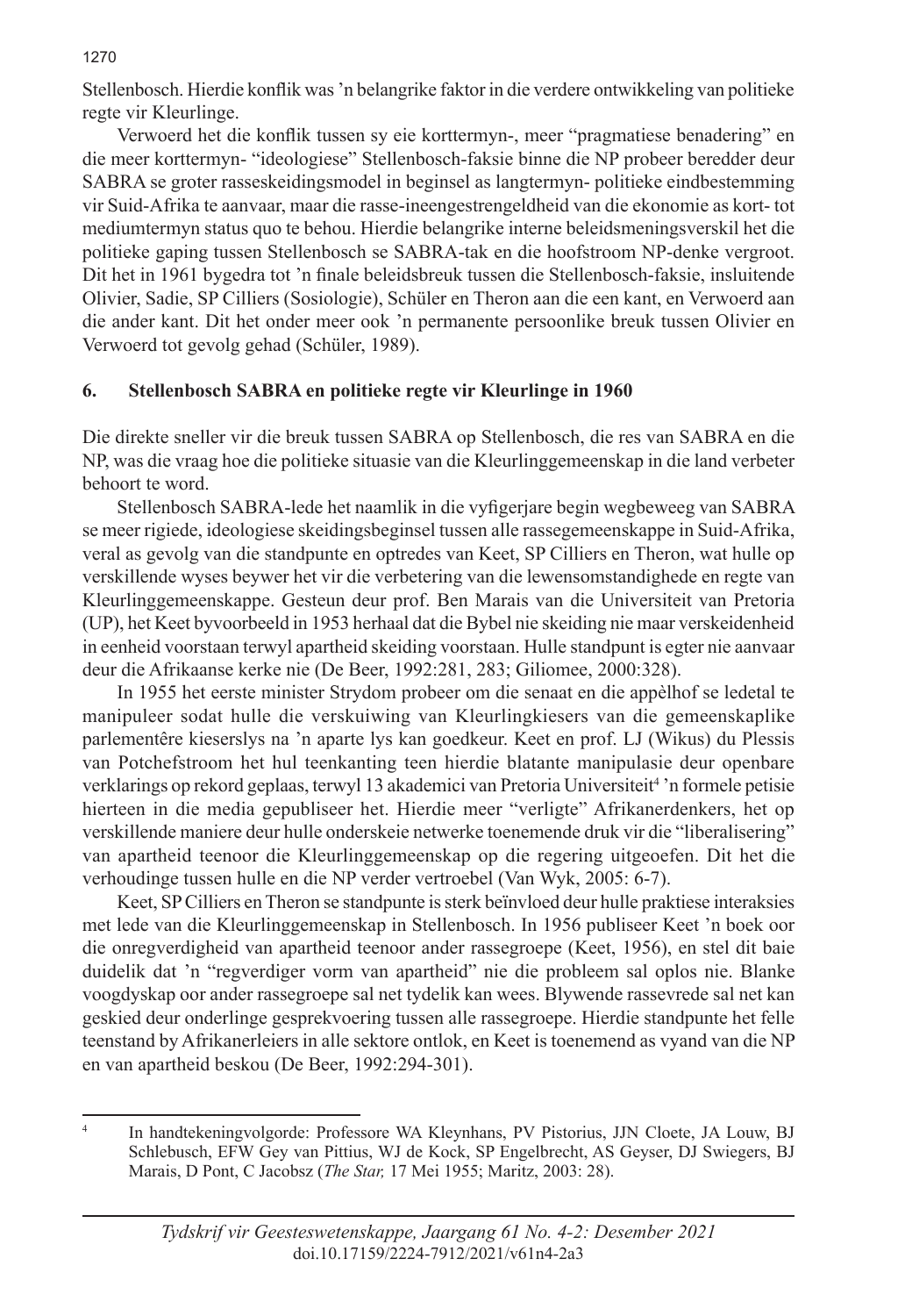Ten spyte daarvan dat die getalle van Kleurlinggemeenskappe in Natal, Transvaal en Vrystaat onbetekenisvol klein was teenoor dié van ander rassegroepe, het NP- en SABRAleiers in veral Transvaal en Vrystaat probeer om apartheid konsekwent toe te pas teenoor alle rassegroepe, insluitende die Kleurlinggemeenskappe, wat maatskaplik, ekonomies (en in die Kaapprovinsie en in Natal ook polities), gesien is as "nader" aan die wit gemeenskappe in die land. Die doel van veral die Transvalers en Vrystaters was om hulle geografies meer rigied as aparte rasse-entiteit van wit gemeenskappe af te skei, soos die geval ook by Indiër- en swart gemeenskappe was (Taylor, 2010:408).

Die SABRA-tak op Stellenbosch was meer pragmaties oor die verhouding tussen die wit en Kleurlinggemeenskappe in Suid-Afrika, ten spyte daarvan dat hulle meer dogmaties ten gunste was van meer rigiede geografiese skeiding tussen wit en swart gemeenskappe in die land, omdat hulle die oorsprong, aard en kultuur binne Kleurlinggemeenskappe gesien het as dieselfde of baie naby aan dié van wit gemeenskappe van Europese afkoms. Die meeste van die Stellenbosch SABRA-lede was dus ten gunste van nouer ekonomiese, kulturele en politieke interaksie tussen wit en gekleurde gemeenskappe as wat hulle bereid was om toe te laat met swart Afrikane (Taylor, 2010).

'n Ander rede vir hierdie meer pragmatiese benadering was dat die Kleurlingbevolkingsgroep nie getallegewys 'n bedreiging vir wit Europeërs in Suid-Afrika ingehou het nie, en hulle Westerse kultuurgebondenheid hulle 'n natuurlike alliansievennoot vir die wit rasseminderheidsgroep in die land teen swart oorheersing gemaak het. Daarenteen wou veral die Transvaalse en Vrystaatse NP-leiers apartheid op dieselfde rigiede wyse op Kleurlinggemeenskappe as op swart gemeenskappe afdwing, omdat slegs wit kiesers in daardie provinsies toe politieke stemreg gehad het.

Hierdie interne meningsverskille oor hoe apartheid op Kleuringgemeenskappe toegepas behoort te word, het 'n fundamentele ideologiese konflik binne SABRA-geledere veroorsaak, wat uiteindelik die Stellenbosch intellektuele minderheidsgroep hul invloed in die organisasie laat verloor het. SP Cilliers was die kataliseerder van SABRA, Stellenbosch se weerstand teen rigiede apartheid ten opsigte van die Kleurlinggemeenskap. Die raad van SABRA het naamlik in 1960 'n SABRA-komitee onder voorsitterskap van Cilliers geskep om voorstelle oor 'n toekomstige beleid ten opsigte van Kleurlinge aan die raad voor te lê. Sadie en prof. Gerrit Viljoen van die Randse Afrikaanse Universiteit (RAU) was onder andere lede van die komitee. Die SP Cilliers-komitee het in Januarie 1961 'n verslag van 45 bladsye, grootliks deur Cilliers self geskryf, by SABRA ingedien. Cilliers is op daardie tydstip algemeen aanvaar as die mees vooraanstaande (wit) navorser oor die Kleurlinggemeenskap.

Die Cilliers-verslag het onder meer bevind dat die Kleurlinggemeenskap maatskaplik en geografies te verweefd was met wit gemeenskappe om hulle eie, afsonderlike geografiese en politieke tuislandgebied te hê. Die verslag stel uitdruklik dat,

die verlening aan die Kleurlingbevolking van die reg tot direkte verteenwoordiging in die Parlement, die herstel van hierdie reg ten opsigte van die Kaapse Provinsiale Raad, die uitbreiding van die Kleurlingstemreg tot ander provinsies en in die bring van stemkwalifikasies meer in ooreenstemming (was) met die uitbreidings wat ten opsigte van blankes gedoen is in die dertiger jare. (Cilliers, 1961:14)

behoort te geskied (insluitende die verlening van stemreg ook aan Kleurlingvroue).

Die komitee het dus aanbeveel dat Kleurlingkiesers (op daardie tydstip net mans) se afsonderlike verteenwoordiging deur hulle eie verkose verteenwoordigers in die parlement en alle provinsiale rade moes voortgaan as hulle dit so verkies, en dat stemreg vir Kleurlingvroue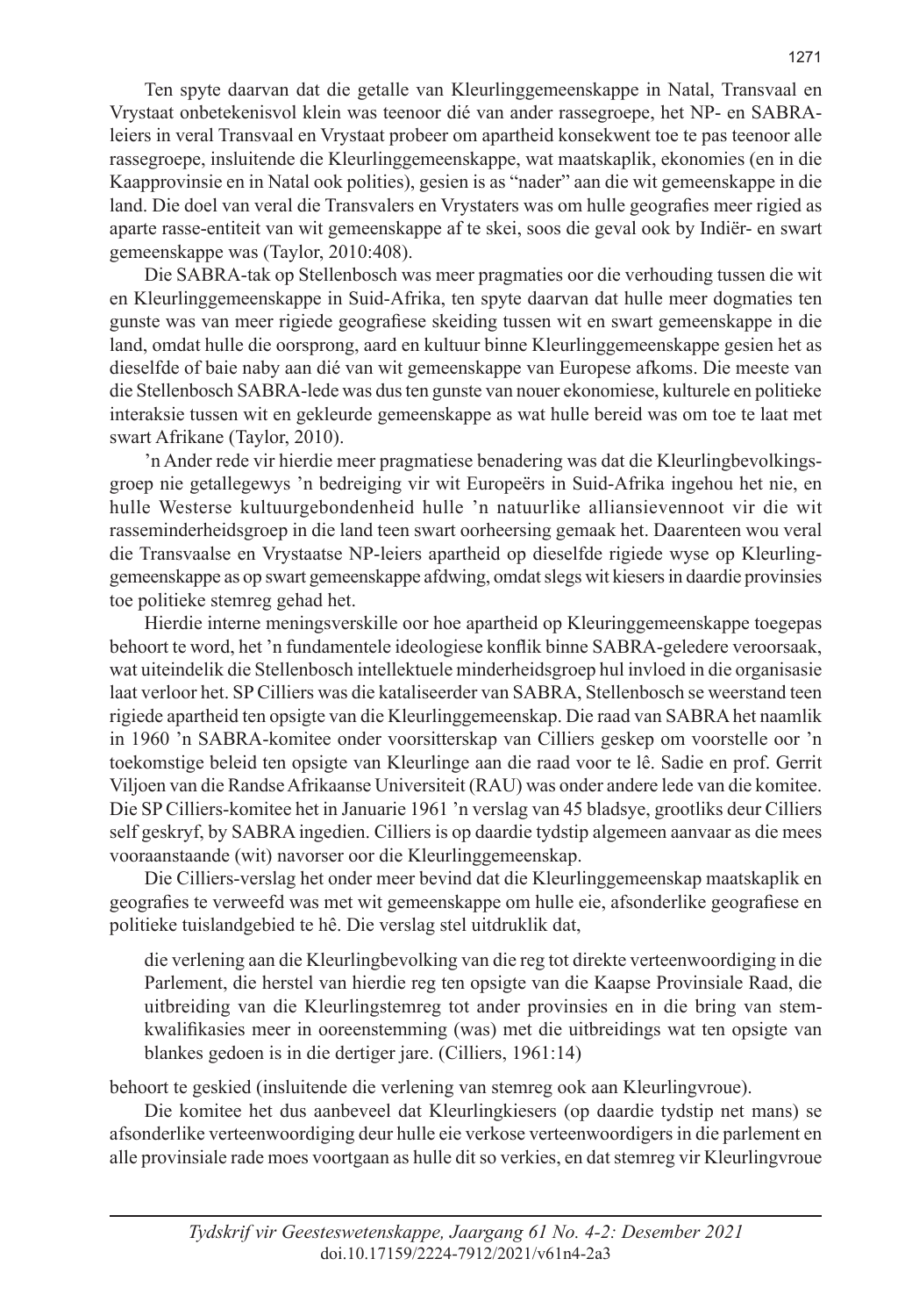ook mettertyd oorweeg moes word. Die aanbeveling bevat ook 'n opmerking dat "Kleurlinge tot onlangs die reg gehad het om deur mede-Kleurlinge op die gemeenskaplike kieserslys in die Provinsiale Raad van Kaapland verteenwoordig te word" (Cilliers, 1961:35). Verder is aanbeveel dat die bestaande Departement van Kleurlingsake slegs moes voortbestaan en dienste net aan Kleurlinge moes lewer indien daardie departement dit meer doeltreffend as ander funksionele departemente wat dienste aan almal lewer, kon doen.

Hierdie bevindinge en aanbevelings van die SABRA-komitee was ongehoord binne die amptelike politieke en intellektuele klimaat in Afrikanergeledere op daardie tydstip. Dit het 'n dramatiese afwyking behels van die bestaande apartheidsbeleid in die NP. Dit was ook in stryd met wit politieke opposisiebeleid, wat toe steeds gekwalifiseerde stemreg vir alle burgers voorgestaan het, en was 'n poging om wit politieke beheer te beskerm (Hugo, 1989a:25).

Die NP-regering onder Verwoerd het toenemend deur internasionale en binnelandse druk om volledige politieke regte aan swart Suid-Afrikaners te gee, bedreig begin voel, veral weens die politieke bemagtiging van Afrikanasies, en hulle toenemende verset teen koloniale oorheersing (Hugo, 1989a:17). Die wit getalleminderheid in die land het hierdie vrese vir swart retribusie vererger, veral na aanleiding van die gewelddadige opstande van Mau Maurebelle in Kenia teen Britse beheer, en dié van inheemse Kongolese teen hulle Belgiese koloniale heersers. Die NP en SABRA het die behoud van wit politieke selfbeskikking en mag in Suid-Afrika as enigste uitweg vir oorlewing gesien, ten spyte van die diskriminerende effek daarvan op ander rassegemeenskappe (Hugo, 1989a:17; De Bruyn & Wessels. 2007, 2008a, 2008b, 2009).

Hierdie periode was een van die onstuimigste periodes in die geskiedenis van Suid-Afrika, en was die begin van 'n eskalering van rassekonflik en -geweld, wat die gevolg was van die toenemend diskriminerende effek van die strenger toepassing van apartheid op swart Suid-Afrikaanse burgers (De Bruyn & Wessels, 2007). Die SP Cilliers-verslag se aanbevelings aan SABRA is binne hierdie konteks gedoen. Die belangrikheid van hierdie aanbevelings in die politieke geskiedenis van Suid-Afrika kan dus moeilik oorskat word, al het die komitee steeds die afsonderlike rassegroepsgrondslag van die wit en Kleurling-rassegemeenskappe aanvaar. Vir die eerste keer in die geskiedenis van Suid-Afrika is die beginsel van volledige politieke en administratiewe integrasie van beide gemeenskappe op nasionale en provinsiale vlakke in die land as amptelike nasionale beleid voorgestel.

Soos verwag kon word, het hierdie aanbevelings sterk emosionele en politieke weerstand onder tradisionele konserwatiewe, en veral nie-Kaapse, lede van SABRA, die Afrikaner Broederbond en die NP uitgelok. Die aanbevelings is uiteindelik in ietwat verwaterde vorm deur SABRA aanvaar, naamlik dat, as "...uiteindelike politeke doelwit ... *'n politieke en ekonomiese struktuur nagestreef moet word wat die* 'Kleurling' in die geleentheid sal stel om tot volwaardige burgerskap te ontwikkel" (SABRA, 1961:1). Die Cilliers-komitee se aanbevelings is verder ondersteun as toekomstige stelsel, "...al is dit dan nie dadelik nie" (SABRA, 1961:2). Waar die Cilliers-verslag aanbeveel het dat Kleurlingkiesers op munisipale vlak 'n realistiese stemregstelsel "...onder die huidige omstandighede" (Cilliers, 1961:42) behoort te hê, voeg SABRA daarby, "...byvoorbeeld deur die belading en ontlading van stemkrag in ooreenstemming met belastingsplig" (SABRA, 1961:3). SABRA bly dus hier binne die liberale koloniale denkraamwerk van gekwalifiseerde stemreg, waarskynlik om die bedreiging van munisipale politieke deelname deur gekonsentreerde getalle munisipale Kleurlingkiesers in die Kaapprovinsie, te probeer verminder (Cloete, 1976c).

Die gekombineerde effek van Olivier se weerstand teen Verwoerd se benadering tot die swart tuislande, en SP Cilliers se "liberale politieke integrasievoorstelle" ten opsigte van die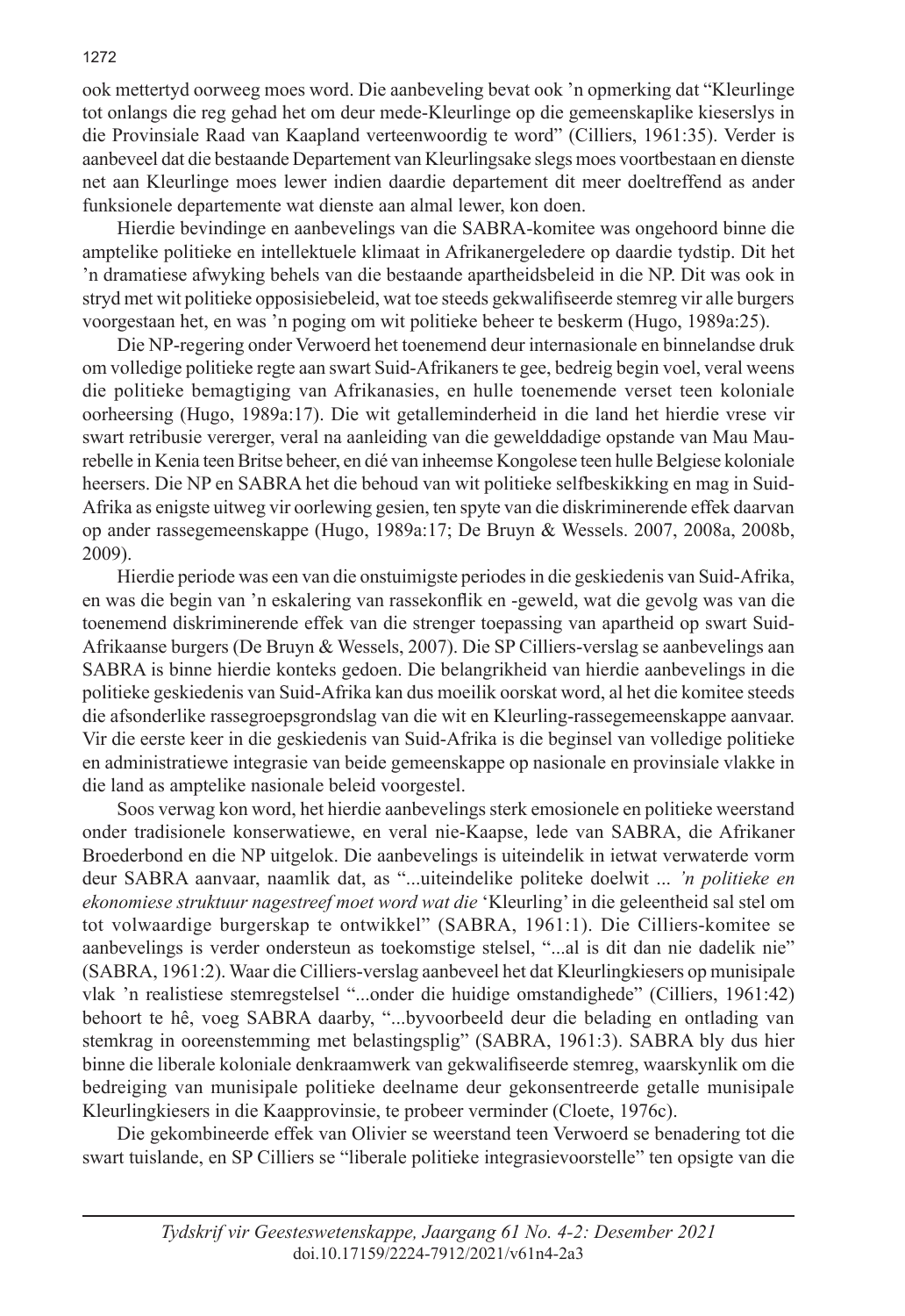Kleurlinggemeenskap, was die laaste strooi vir die konserwatiewe meerderheid in SABRA. In September 1961 is al die Stellenbosse lede van SABRA se raad, ná 'n doelbewuste mobiliseringsveldtog deur Verwoerdgesinde konserwatiewe ondersteuners, op SABRA se Nasionale Hoofbestuur vervang (Hugo, 1989a:28; Theron, 1983:48; Van Wyk, 2005: 17). Die nuwe bestuur het dadelik die organisasie in 'n meer konserwatiewe rigting, nader aan bestaande NP-regeringsbeleid, gestuur.

Die belangrikste redes vir SABRA se verwerping van die Cilliers-verslag se aanbevelings in 1961 oor politieke en administratiewe integrasie van die wit en Kleurlinggemeenskappe, is agt jaar tevore reeds deur PW Botha, as jong lid van die Volksraad (LV) gemotiveer. Hy het die NP se verskuiwing van Kleurlingkiesers van die gemeenskaplike parlementêre kieserslys in Kaapland na 'n aparte kieserslys, gesteun deur te argumenteer dat politieke integrasie onvermydelik lei tot kulturele assimilasie, ekonomiese gelykstelling, maatskaplike gelykstelling en biologiese assimilasie (De Bruyn & Wessels, 2007:87; Hugo, 1989a:21).

# **7. NP reaksie op die SP Cilliers-verslag, 1961–1972**

Die NP-regering onder Verwoerd het uiteindelik sowel die Cilliers-verslag as die verwaterde SABRA-aanbevelings geïgnoreer, en dadelik begin met pogings om die indirekte verteenwoordiging van die paar individuele gekleurde manlike kiesers op die afsonderlike kieserslys in die Kaap te vervang met 'n afsonderlike statutêre politieke liggaam vir die Kleurlinggemeenskap (Wet op die Verteenwoordigende Kleurlingraad, 1964 (Wet 49 van 1964)). Die benoemde adviserende Uniale Raad vir Kleurlingsake (De Villiers, 1976), is deur Verwoerd se opvolger, Vorster, in 1969 vervang met hierdie gedeeltelik verkose Verteenwoordigende Kleurlingraad (VKR), in 'n poging om wel radikale politieke apartheid teenoor daardie gemeenskap toe te pas deur die skep van 'n afsonderlike "Kleurlingparlement" (Dempsey, 1999; Cloete, 1982:184). Die VKR het wetgewende bevoegdheid gehad oor enkele sake wat slegs van belang vir daardie gemeenskap geag is (byvoorbeeld, enkele aspekte van onderwys, welsyn, plaaslike regering en landbou). Dit was die begin van die konseptualisering van eie en algemene sake, wat uiteindelik meer volledig gestalte gekry het in die grondwet van 1983 (Saks, 1991).

'n Jaar vroeër het die Wysigingswet op die Afsonderlike Verteenwoordiging van Kiesers, 1968 (Wet 50 van 1968), die weg vir die VKR voorberei deur die aparte parlementêre kieserslys vir manlike Kleurlingkiesers in die Kaap van 1970 af te skaf. Hulle indirekte verteenwoordiging in die parlement en Kaapse Provinsiale Raad het daardeur verval (Cloete, 1976a:5). Die Wet op die Verbod op Politieke Inmenging, 1968 (Wet 51 van 1968) het verder veelrassige politieke partye verbied en tot die ontbinding van die Liberale Party gelei, wat geweier het om lidmaatskap tot wit kiesers te beperk. Die Progressiewe Party het dit egter wel onder protes gedoen. Die oorgrote meerderheid Kleurling Suid-Afrikaners het al die nuwe reëlings in beginsel verwerp.

Die VKR was gedurende die 11 jaar wat dit bestaan het (tot 1980) grootliks disfunksioneel en in omstredenheid gehul as gevolg van 'n gebrek aan werklike regeringsgesag en funksies, sowel as intense politieke weerstand teen hierdie "toy telephone" (Theron-kommissie, 1976: 351; Cloete, 1982; Du Pre, 1994). In 1970, slegs 'n jaar na die aanvang van die VKR, het die Afrikaanse Studentebond (ASB) die regering versoek om 'n kommissie van ondersoek aan te stel om Kleurlingaangeleenthede te ondersoek (Heymans, 1981:80). Vorster het die ASB versoek egter op daardie tydstip geïgnoreer. Die ou debat wat deur die Transvaalse en Vrystaatse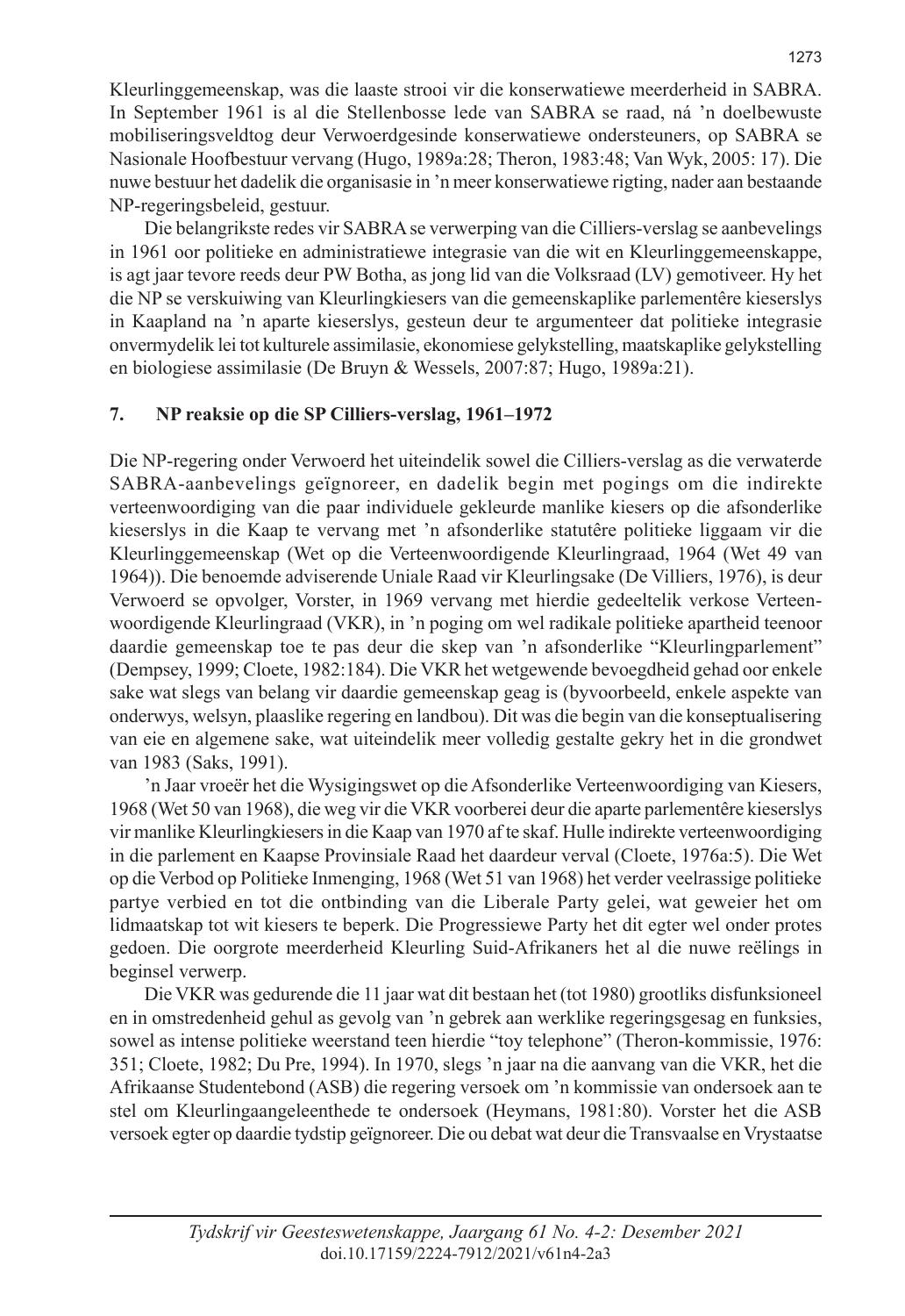Nasionale Partye gedryf was oor die vraag of 'n Kleurlingtuisland dalk ingestel moet word, het ook skielik weer momentum gekry in 1971.

Dr. Gerrit Viljoen, op daardie stadium rektor van die Randse Afrikaanse Universiteit (RAU) en voorsitter van die AB, het in 'n toespraak by die 1971-kongres van die ASB vroeg in Julie daardie jaar in Pretoria, die skepping van 'n aparte politieke Kleurlingtuisland bepleit in stryd met Vorster se standpunt daaroor dat dit nie wenslik of haalbaar is nie (Heymans, 1981:80-81). Dit het tot intense mediadebatte en interne konflik tussen die verskillende provinsiale vertakkings van die NP gelei en onder andere ook teen die einde van Julie tot grootskaalse petisies deur Afrikanerakademici by verskeie universiteite gelei, geïnisieer deur politieke wetenskaplikes by UNISA, gesteun deur Afrikaner intellektuele denkers by ander universiteite en in ander sektore (Horrell, Horner & Kane-Berman, 1972:7; Hugo, 1973).

Die NP-regering het hulle dus met hulle apartheidsbeleid teenoor die Kleurlinggemeenskap teen 1973 in 'n uiters benarde politieke situasie bevind, omdat die party ernstige interne meningsverskille oor die saak gehad het en die toenemende beleidskeiding van wit en Kleurlingbelange in beginsel deur die oorgrote meerderheid van Kleurling Suid-Afrikaners verwerp is (Horrell, Horner & Kane-Berman, 1972; Van Wyk, 2005:58).

Vorster se besluit was om, soos dikwels gebeur in sulke tye, 'n deskundige kommissie van ondersoek aan te stel om feite-gebaseerde voorstelle te kry vir hoe om die situasie te probeer verbeter, soos die ASB reeds drie jaar tevore aanbeveel het. Dit het gelei tot die aanstelling van die sogenaamde Erika Theron-kommissie, op 23 Maart 1973 (Theronkommissie, 1976).

#### **8. Die Erika Theron-kommissie, 1973–1976**

Hoewel SP Cilliers in 1973 algemeen aanvaar is as die mees senior en ervare (wit) akademiese spesialis oor die Kleurlinggemeenskap (Horrell, Horner & Kane-Berman, 1972: 9; Cilliers, 1971), het eerste minister Vorster hom, Olivier en Sadie, waarskynlik onder meer ook as gevolg van die breuk met SABRA, as te liberaal en te krities oor NP-beleid en -optredes beskou. Hy is daarom heeltemal oor die hoof gesien by die aanstelling van die kommissie, wat hy eintlik behoort te gelei het. Prof. Erika Theron, op daardie tydstip pas afgetrede hoof van die Departement Maatskaplike Werk op Stellenbosch en, naas Cilliers, ook in eie reg beskou as 'n simpatieke en minder kritiese (wit) akademiese spesialis oor die Kleurlinggemeenskap (Taylor, 2010; Barnard, 2000; Theron, 1964), en die enigste vrou op die kommissie, is as voorsitter van die kommissie aangestel. Sy is ondersteun deur 'n kerngroep Stellenboschakademici, bestaande uit Proff. Ben Vosloo (Staatsleer en Publieke Administrasie), Sampie Terreblanche (Ekonomie) en Koos du Toit (Sosiologie). Hulle was nie op daardie stadium so krities uitgesproke oor NP-beleid nie, en het almal probeer om goeie politieke verhoudinge met die NP se topleierskap, veral in die Kaapprovinsie, te handhaaf.

Vosloo, Terreblanche en ander Stellenbosse akademici het op daardie tydstip ook gereeld politieke toesprake vir veral senior NP-leiers in die Kaapprovinsie (veral vir PW Botha en Chris Heunis) geskryf, en as adviseurs vir hulle opgetree (Vosloo, 2020). Hulle het dus op daardie tydstip legitimiteit (bona fides) by die topstruktuur van die NP gehad, en het periodieke gesprekke met hierdie NP-leiers gehad oor 'n verskeidenheid sake waaroor hulle gekonsulteer is. Anders as SP Cilliers, Olivier en Sadie, en nog meer "liberale" Stellenbosch akademici wat ook politieke meningsvormers vir verandering was deur middel van openbare standpuntinnames (bv. prof. Johan Degenaar en dr. Andre du Toit (Filosofie) en Prof. Hermann Giliomee

#### 1274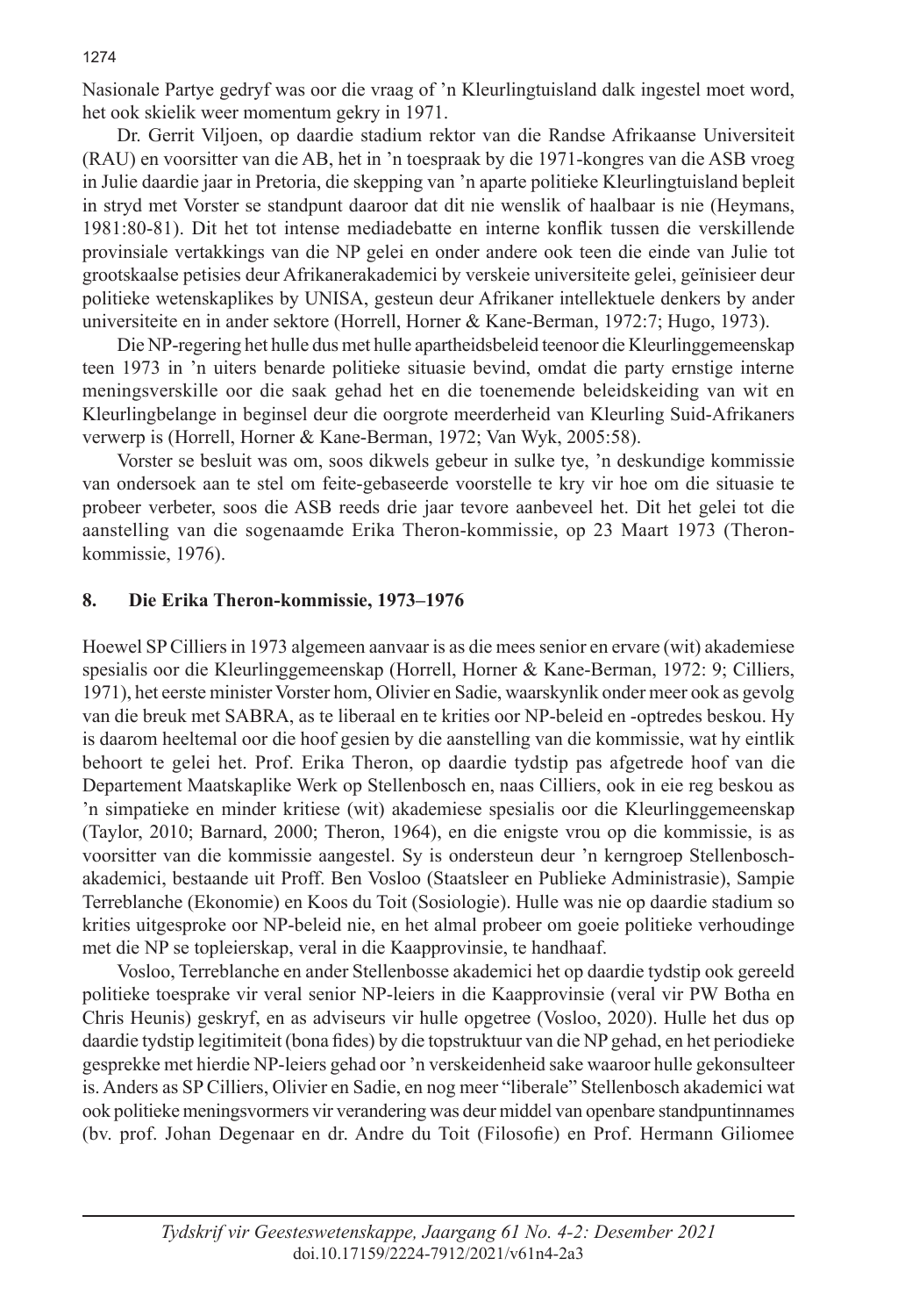(Geskiedenis)), was hulle legitimiteit binne die hoofstroom-Afrikanergeledere dus nog redelik goed. Koos Du Toit was op daardie tydstip die hoof van die Departement Sosiologie by die Universiteit van Wes-Kaapland. Hy was voorheen 'n professor in Sosiologie by Stellenbosch, en 'n akademiese kollega van SP Cilliers. Hy het ook 'n goeie navorsing- en werksverhouding met Theron gehad, en is as sekretaris van die kommissie aangewys.

Hierdie groep van Stellenbosch Universiteit het die de facto uitvoerende komitee van die Theron-kommissie gevorm en ook die belangrikste intellektuele bydraes tot die uiteindelike verslag gelewer.

Prof. Richard van der Ross, op daardie tydstip rektor van die Universiteit van Wes-Kaapland en een van die mees vooraanstaande Kleurlingleiers van sy tyd, is ook as kommissaris aangewys, hoewel hy ook deur NP-leiers beskou is as baie krities teenoor die NP-beleid ten opsigte van die Kleurlinggemeenskap. Hy het egter 'n redelik goeie kollegiale verhouding met Theron gehad, en sy legitimiteit as leier, meningsvormer (Van der Ross, 1986) en woordvoerder van daardie gemeenskap het, anders as die geval met SP Cilliers, tot sy (redelik teësinnige) aanstelling op die kommissie gelei.

Die ander lede van die kommissie het elkeen verskillende grade van kennis en ervaring van verskillende aspekte van die Kleurlinggemeenskappe in die land gehad, maar hulle was nie direk betrokke by die skryf van die verslag nie. Dit is gedomineer deur die Stellenboschgroep op die kommissie se uitvoerende komitee.

Die opdrag van die kommissie was drieledig (Theron-kommissie, 1976):

- Evaluering van die vordering van die Kleurlingbevolkingsgroep sedert 1960 op alle samelewingsterreine, insluitende die staatkundige terrein;
- Die identifisering van knelpunte op die verskillende terreine; en
- Om aanbevelings te maak oor die wyse waarop die ontwikkeling van die Kleurlingbevolkingsgroep op die verskillende terreine bevorder kon word.

Die werksaamhede van die kommissie het drie jaar en drie maande geduur, waartydens 'n omvattende ondersoek gedoen is na die posisie van die Kleurlingbevolkingsgroep in die Suid-Afrikaanse samelewing. Die kommissie het 178 aanbevelings gemaak, waarvan 125 eenparig was. Die bevindings en aanbevelings is, ironies, twee dae na Sowetodag (op 18 Junie 1976) bekendgemaak, teen die agtergrond van 'n gees van potitieke afwagting en onsekerheid oor, enersyds, geskiedkundige samesprekinge tussen eerste minister Vorster en dr. Henry Kissinger, destydse Amerikaanse Minister van Buitelandse Sake, wat gedurende die daaropvolgende paar dae sou geskied en, andersyds, oor die toenemende binnelandse onrus in Soweto, gemik teen die verpligte gebruik van Afrikaans as medium van onderrig in swart skole (vgl. Du Toit, 1977:2; Joubert, 1977:16; Wollheim, 1977; Barnard, 2000).

Die kommissie het bevind dat die bestaande staatkundige posisie van die Kleurlingbevolkingsgroep "emstig aan bande gelê word" (par. 21.34) deur 'n verskeidenheid faktore, insluitende sterk teenkanting teen die bestaande bedeling deur die oorgrote meerderheid van die Kleurlingbevolking, en sekere grondliggende konstitusionele en jurisdiksionele gebreke met betrekking tot die posisie, bevoegdhede en funksionering van die VKR as 'n etniese of gemeenskapsgerigte wetgewende owerheidsinstelling (par. 21.35-36; Cloete, 1977:149; Theron & Du Toit, 1977).

Die kommissie se aanbevelings oor die staatkundige toekoms van die Kleurlinggemeenskap was ook drieledig. Al 18 lede (17 mans en een vrou, die voorsitter, dr. Erika Theron), het eerstens akkoord gegaan dat 'n eiesoortige konstitusionele struktuur in die toekoms in Suid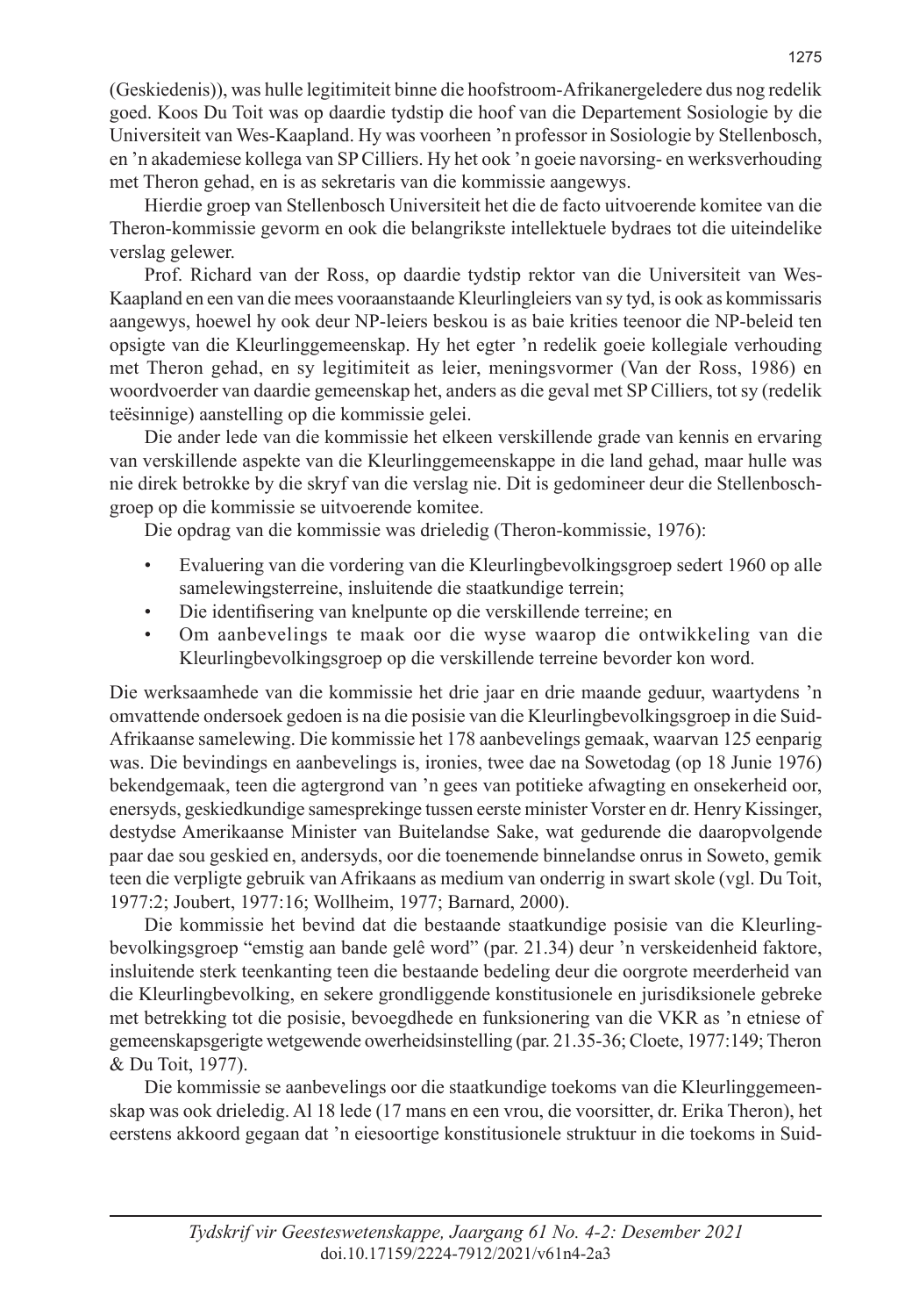Afrika behoort te geld, wat die unieke omstandighede in die land die beste kan akkommodeer (aanbeveling 178).

Die kommissie het, tweedens, egter nie interne eenstemmigheid bereik oor die toekomstige staatkundige posisie van die Kleurlinggemeenskap in Suid-Afrika nie. 'n Meerderheid van 11 lede, insluitende al ses Kleurlingkommissarisse en vyf van die 12 wit kommissarisse, het naamlik 'n kort en kragtige aanbeveling gemaak dat "voorsiening gemaak word vir bevredigende vorme van regstreekse Kleurlingverteenwoordiging en -seggenskap op die verskillende owerheidsvlakke en in besluitnemingsliggame" (p. 518).

Die oorblywende minderheid van sewe wit kommissarisse, wat opvallend al vier kommissielede wat buite die Kaapprovinsie gewoon het, ingesluit het, het bloot aanbeveel dat, vir doeleindes van toekomstige politieke verteenwoordiging van die Kleurlingbevolkingsgroep, "bestaande regeringsinstellings opnuut ondersoek en oorweeg sal word" in die lig van die staatkundige knelpunte en ander oorwegings wat deur die kommissie uitgewys is (Theronkommissie, 1976:513). Hierdie knelpunte verwys veral na die nielewensvatbaarheid van die VKR en die heftige teenkanting van Kleurlingkiesers teen hierdie "toy telephone" as substituut vir volle politieke regte.

Die derde staatkundige aanbeveling was weer eens eenparig, en het gelui dat "'n komitee van deskundiges aangewys word om meer gedetailleerde voorstelle te doen in verband met die organisatoriese en statutêre aanpassings wat vereis word" (p. 513).

Die besluite van beide die meerderheid- en minderheidsgroepe in die kommissie om net beginselaanbevelings te maak, sonder tegniese detail, was doelbewus. Daar was ernstige ideologiese verskille tussen hierdie groepe – ideologiese verskille wat dié binne die NP-Afrikanergeledere wat reeds genoem is, gereflekteer het. Die polities-kontroversiële en sensitiewe "turksvy" is dus doelbewus deur die kommissie aan die regering teruggegee, om self die tegniese beleidsbesonderhede van wat die NP bereid sou wees om te doen, uit te werk. Dit was strategies suksesvol, deurdat 'n politieke debat oor die verskillende moontlike politieke opsies van volledige individuele integrasie binne een politieke stelsel tot totale geografiese skeiding in afsonderlike gebiede, vir die eerste keer openlik binne NP- en Afrikanergeledere begin het. Dit was die direkte sneller vir die ommekeer in NP-denke oor politeke magsdeling met ander rassegroepe.

Dis verder nie toevallig dat die Theron-kommissie se meerderheidsaanbeveling, dat Kleurlingkiesers volledige stemreg behoort te kry, feitlik identies is aan SP Cilliers se aanbeveling aan SABRA in 1961, wat tot die skeuring van daardie dinkskrum gelei het nie. Die staatkundige meerderheidsaanbeveling van die kommissie is naamlik geformuleer deur Vosloo. Hy was heelwat jonger as Olivier, Sadie en Cilliers, maar ideologies in dieselfde, meer "liberale" kamp as hulle. Hy het hulle as sy belangrikste mentors beskou (Vosloo, 2020). Hy was nooit 'n lid van SABRA nie, omdat hy eers in 1966 (vyf jaar na SABRA se skeuring in 1961) diens by Stellenbosch Universiteit aanvaar het, as stigter en eerste hoof van die nuwe Departement Staatsleer en Publieke Administrasie. Hy was tot in 1981 voorsitter van daardie departement, toe hy dr. Anton Rupert se versoek aanvaar het om die Kleinsake Ontwikkelingskorporasie, wat deur Rupert geïnisieer is, te stig.5

Vosloo het bloot Cilliers se eerste algemene kernaanbeveling van regstreekse verteenwoordiging in politeke liggame feitlik net so oorgeneem in die finale verslag. Dit is so aanvaar deur die meerderheidsgroep in die kommissie. Vosloo het egter doelbewus nie die aanvullende,

<sup>5</sup> https://www.benvosloo.com/about-the-author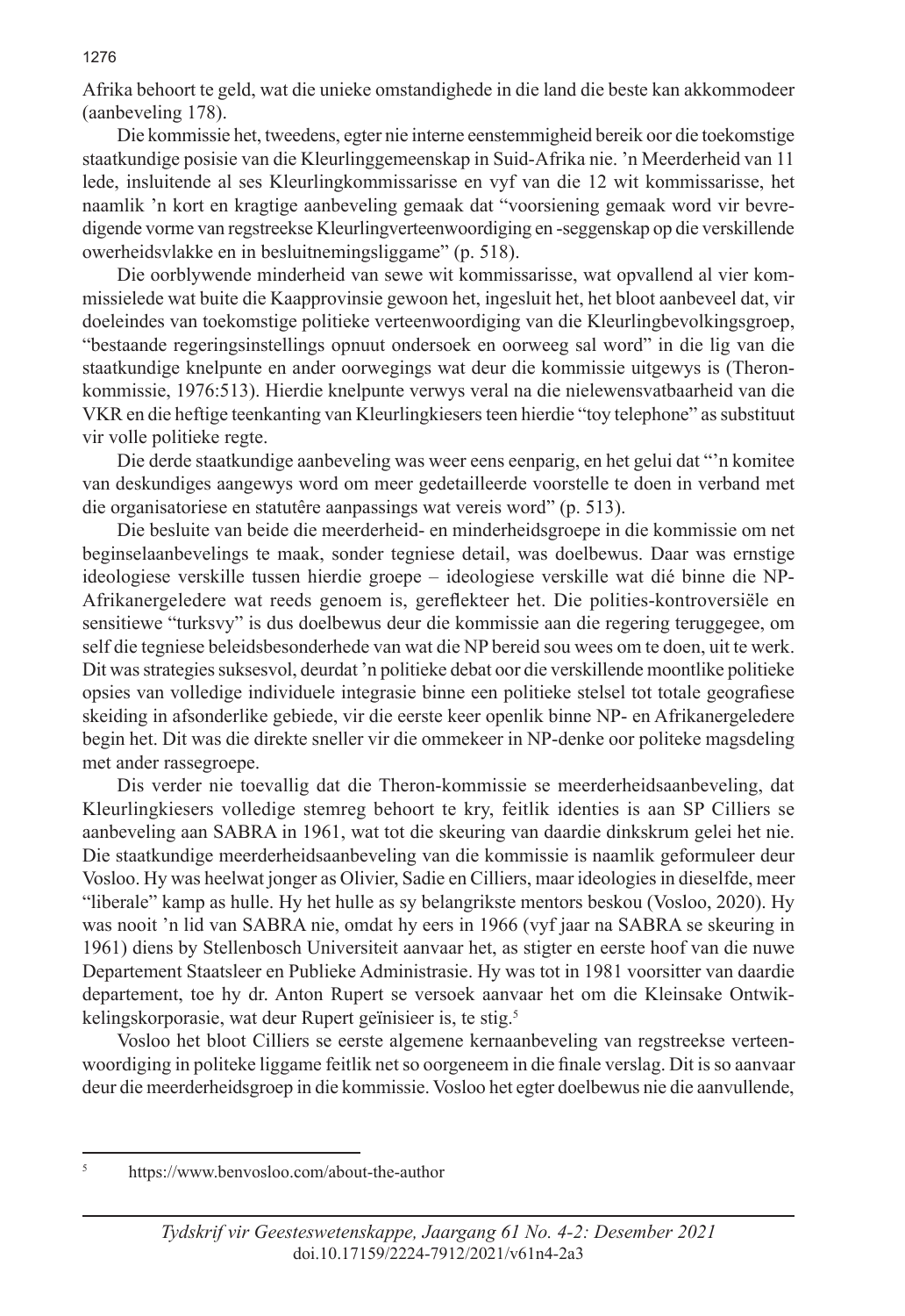meer gedetailleerde aanbevelings van Cilliers in 1961 oor die herstel van Kleurlingverteenwoordiging in die Kaapse Provinsiale Raad, en ook in ander provinsies, en die verlening van stemreg ook aan Kleurlingvroue, in die kommissie se aanbevelings vervat nie.<sup>6</sup>

Van der Ross en sy vyf Kleurlingkollegas op die kommissie, van wie slegs een buite die Kaapprovinsie woonagtig was (mnr Jac Rabie van Reigerpark, Boksburg, aan die Oos-Rand), het konsekwent die Stellenbosch-groep op die kommissie se benaderings en meerderheidsaanbevelings teenoor die meer konserwatiewe wit groep se minderheidsaanbevelings, gesteun (Pretorius, 1985; Barnard, 2000; Taylor, 2010).

Die verslag van die kommissie is op 18 Junie 1976, twee dae na die uitbreek van die jeugopstande in Soweto teen die afdwing van Afrikaans in swart skole, in die Volksraad ter tafel gelê. Soos verwag kon word, was die reaksie op die verslag uiteenlopend. Konserwatiewe politici het dit beskou as die eerste toegewing wat die einde van wit selfbeskikking en oorlewing sou beteken, terwyl meer liberale beoordelaars dit as heeltemal te min, te laat, beskou het en bloot as 'n polities-korrekte poging van die kommissie om die bestaande diskriminerende stelsel van rasse-apartheid teenoor die Kleurlinggemeenskap te legitimeer en te perpetueer (Barnard, 2000; Pretorius, 1985; Whisson, 1976).

Die Theron-kommissie se politieke minderheidsverslag is uiteindelik de facto deur die NP-regering onder Vorster aanvaar. Die regering het die moontlikheid van direkte verteenwoordiging van Kleurlingkiesers in bestaande politieke strukture eksplisiet verwerp, en bloot 'n komitee aangestel om moontlike aanpassings aan die Westminsterstelsel van regering in Suid-Afrika te ondersoek, ten einde 'n stelsel te identifiseer wat die beweerde "unieke omstandighede" in die land kon akkommodeer (RSA Interim Memorandum, 1976:3; RSA Witskrif, 1977).

#### **9. Die PW Botha-komitee, 1977, en die konsepgrondwet, 1979**

Vorster het minister PW Botha in Augustus 1976 as die voorsitter van 'n senior kabinetskomitee aangestel om 'n nuwe konsepgrondwet te ontwikkel om die staatkundige aanbevelings van die Theron-kommissie wat die regering aanvaar het, te implementeer (Malherbe, 1988:304; Van Wyk, 2005:50). PW Botha was in 1976 die leier van die Kaaplandse NP, die provinsie waar die oorweldigende meerderheid van die Kleurlinggemeenskap gevestig was. Die provinsie Kaap die Goeie Hoop het op daardie tydstip die bestaande provinsies Noord-Kaap en Oos-Kaap ingesluit. Botha was van 1961 tot 1966 die minister van Gemeenskapsbou en Kleurlingsake en in 1977 die minister van Verdediging, en ook, naas Vorster, die mees senior minister in die NP-regering. Die ander lede van die komitee was die drie ander provinsiale leiers van die NP op daardie tydstip (dr. Connie Mulder – Transvaal, Johan van der Spuy – Oranje-Vrystaat, prof. Owen Horwood – Natal), asook Marais Steyn (minister van Gemeenskapsontwikkeling en Indiërsake), MC Botha (minister van Bantoe Administrasie, Ontwikkeling en Opvoeding) en Hennie Smit (minister van Kleurlingsake, en sekretaris van

<sup>&</sup>lt;sup>6</sup> Ten spyte van sterk druk wat hierdie skrywer in sy hoedanigheid as staatkundige navorser by die Theron-kommissie (1974-1975), op Vosloo uitgeoefen het om meer besonderhede aan te beveel oor hoe hierdie regstreekse verteenwoordiging behoort te geskied, wou hy nie bes gee nie. Hy wou om strategiese redes dit nie doen nie, want Vorster het telkens in vertroulike gesprekke met hom, Theron en Terreblanche vir hulle duidelik laat verstaan dat hy nie gelukkig sal wees met te radikale aanbevelings nie (Vosloo, 2020). Met die voordeel van tydsverloop, en as gevolg van die reaksie wat hierdie vae aanbeveling in regeringskringe gehad het, was Vosloo se besluit hieroor waarskynlik by nadenke tog die mees strategiese benadering.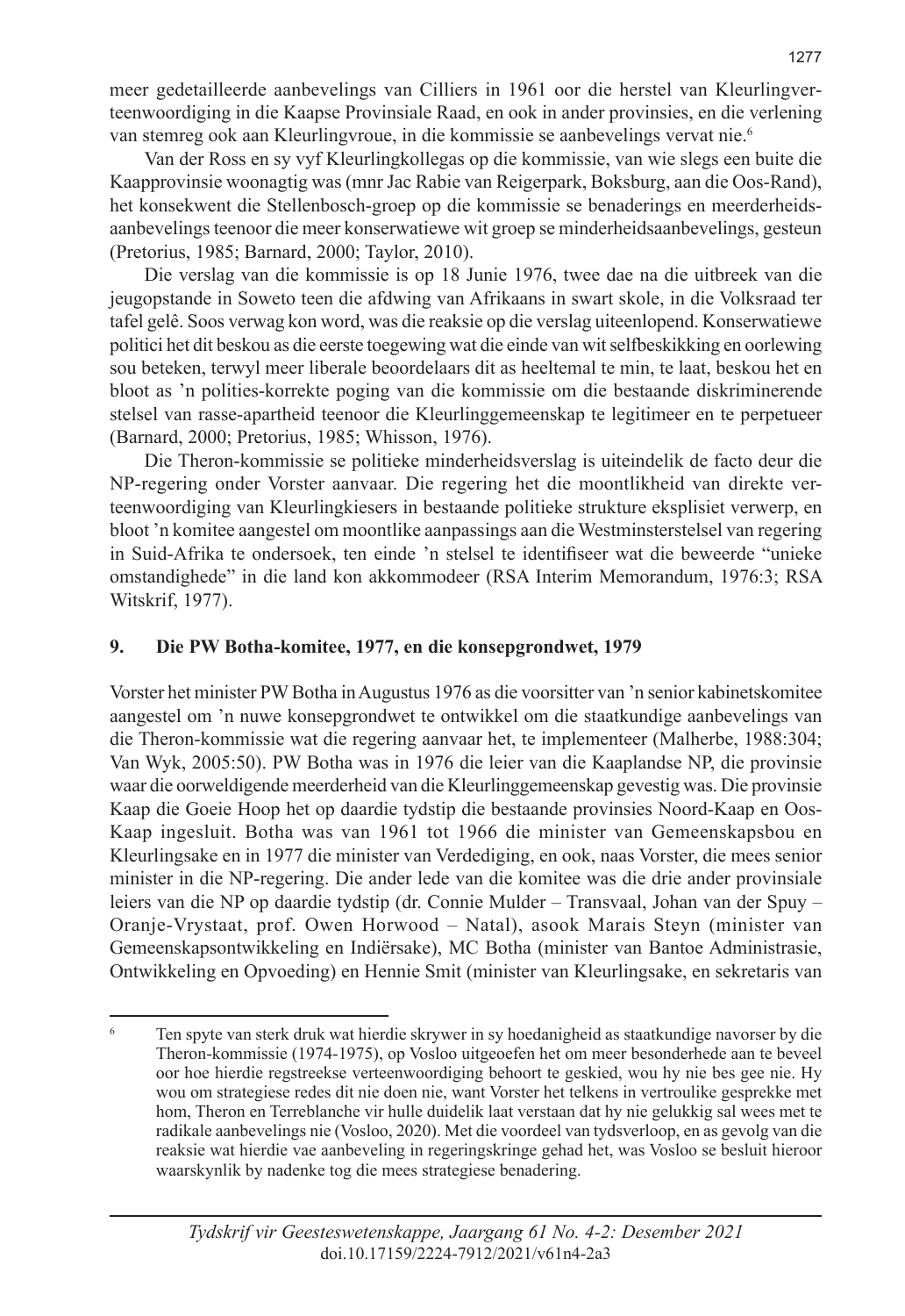die komitee). Die kommissie se aanbeveling om 'n "deskundige" ondersoek te laat doen oor hoe die nuwe stelsel behoort te lyk en te werk, het egter duidelik andersoortige "deskundiges" as net senior wit NP-politici vir hierdie doel in gedagte gehad (Cloete, 1977:161; Vosloo, 2020).

Twee senior amptenare van die Departement Kleurlingsake wat ook by die administrasie van die Theron-kommissie betrokke was, George Erasmus en Rassie Malherbe, het Smit ondersteun met die administrasie van die komitee se werk. Smit was LV vir Stellenbosch in die Volksraad; Erasmus en Malherbe het albei hulle regstudies op Stellenbosch voltooi. Tydens sy studiejare was Malherbe aktief in NP-studentepolitiek op Stellenbosch, wat Smit, in sy hoedanigheid as LV, gekoördineer het. Malherbe het gedurende daardie tyd noue bande ontwikkel met Smit, sowel as met ander medestudente, soos Piet Vorster (seun van eerste minister Vorster), en Jan Heunis (seun van minister Chris Heunis, later minister van Staatkundige Ontwikkeling, verantwoordelik vir die politieke hervormings in regeringsbeleid tussen 1982 en 1989). Die belang van hierdie persoonlike en professionele netwerke in die beleidsentrepereneursproses word in 'n ander afdeling beoordeel.

Die komitee se aanbevelings is in Augustus 1977 ('n jaar na die komitee se totstandkoming), deur die Kabinet goedgekeur, en, na dit deur al vier provinsiale NP-kongresse goedgekeur is, in 1979 as 'n nuwe konsepgrondet vir kommentaar gepubliseer (Malherbe, 1988:305 310; RSA, 1979). Die konsepgrondwet het voorsiening gemaak vir die vervanging van die wit parlement met drie afsonderlike, ras-gebaseerde parlemente, elk met 'n eie eerste minister en kabinet vir onderskeidelik die wit, Kleurling en Indiër-minderheidsgemeenskappe in die land. Elke parlement sou finale afhandelingsbevoegdheid oor sake van uitsluitlike belang vir daardie gemeenskap kry, wat deur daardie kabinet uitgevoer sou word.

Sake van gemeenskaplike belang sou deur al drie parlemente oorweeg word, terwyl gesamentlike advieskomitees konflikterende besluite tussen hierdie parlemente sou probeer besleg. Indien parlementêre konsensus nie so verkry kon word nie, sou die oorhoofse Gesamentlike Raad van Kabinette, bestaande uit lede van al drie eiesake-kabinette, dit na een van die parlemente kon verwys vir afhandeling. Die wit kabinet sou, weer eens, 'n meerderheid ministers benoem in die Raad van Kabinette. Die aanvanklike idee dat die Raad van Kabinette die implementering van gemeenskaplike sake sou beheer, was vaag en oopgelaat in die wetsontwerp (Malherbe, 1988:311). Provinsiale en plaaslike regering vir die drie rasseminderheidsgemeenskappe sou grootliks op dieselfde grondslag herstruktureer word.

Die aanstelling van die staatspresident sou geskied op 'n wyse wat die beoogde wit parlement ook 'n meerderheidstem sou besorg, om so te verseker dat hulle kandidaat verkies sou word as staatspresident en voorsitter van die Raad van Kabinette, wat ongedefinieerde bevoegdhede sou hê (Malherbe, 1988:305-306). 'n Veelrassige adviserende presidentsraad, bestaande uit wit, Kleurling- en Indiërlede benoem deur die president na oorleg met die drie eerste ministers, sou die Raad van Kabinette adviseer oor sake van gemeenskaplike belang (RSA 1979, klousule 23(1); Malherbe, 1988:311). Dit is waarskynlik dat die presidentsraad se finale samestelling ook die wit gemeenskap 'n meerderheid lede sou besorg.

Bogenoemde beoogde nuwe, beperkte politieke magsdelingstelsel tussen hierdie groepe het steeds geen voorsiening vir enige politieke deelname deur swart gemeenskappe in Suid-Afrika gemaak nie. Die afsonderlike, eiesoortige "onafhanklike" en "selfregerende swart nasionale state" vir elke afsonderlike swart etniese groep in Suid-Afrika sou bly voortbestaan, terwyl die politieke dilemma van politieke regte vir verstedelikte swart gemeenskappe buite hierdie gebiede, oor tyd verder ondersoek en oorweeg sou word (Nasionale Party, 1977:6; Malherbe, 1988:306; Van Wyk, 2005:49).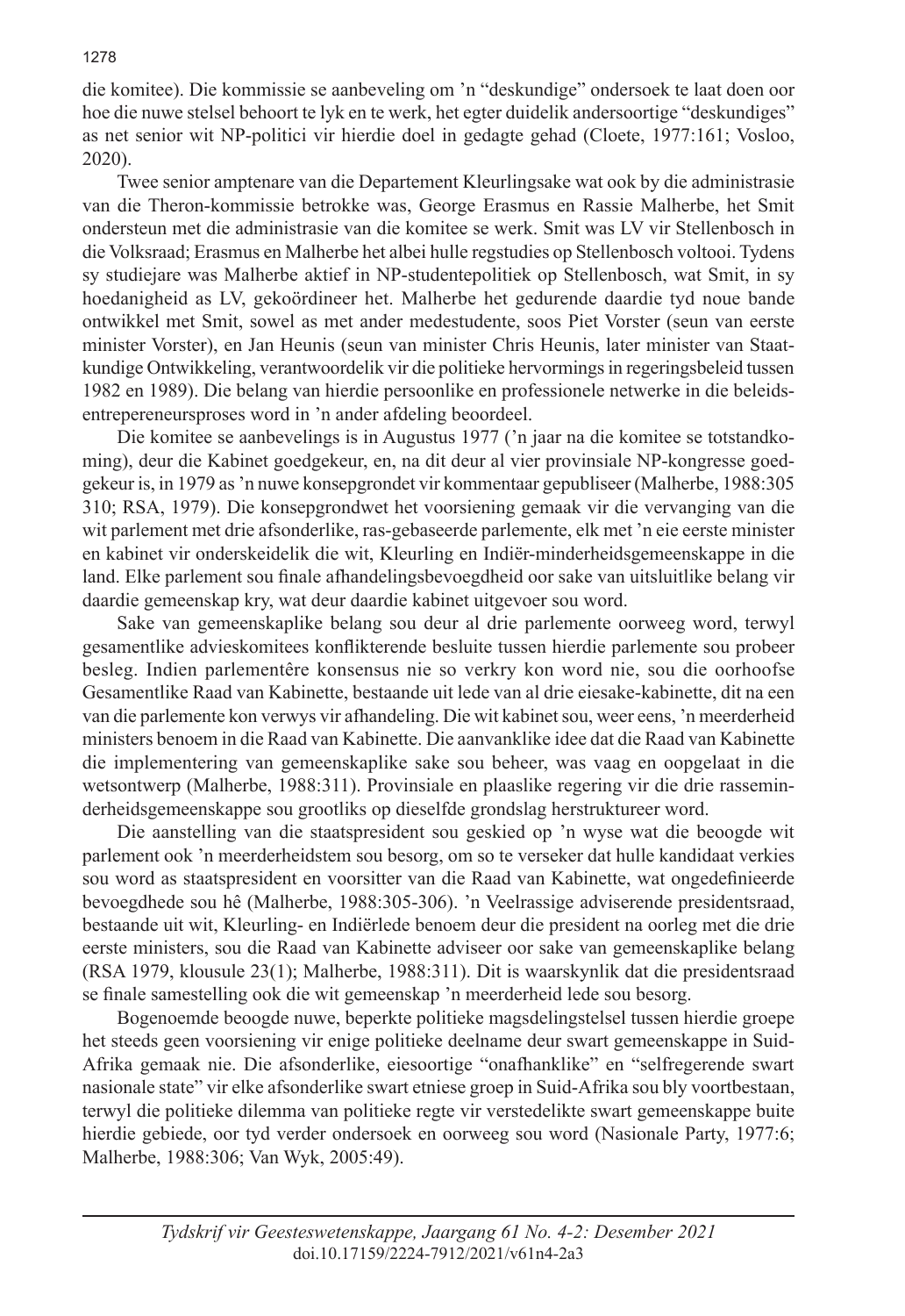Die konsepgrondwet van 1979 was 'n totale mislukking en is nooit formeel in die Parlement ter tafel gelê nie, as gevolg van die verdoemende verwerping van alle aspekte daarvan deur die oorgrote meerderheid Kleurling, Indiër en swart Suid-Afrikaners, die NP se wit opposisie in die Partlement en selfs prominente NP-ondersteuners. Malherbe (1988) se opsomming en analise van hierdie gedoemde politieke hervormingsoefening is die enigste omvattende beoordeling daarvan. Hy was ten nouste betrokke by die bestuur van die hele proses, en dokumenteer en verklaar in detail hoe die proses verloop en afgeloop het.

Die kru onderskeid wat in die 1979-konsepgrondwet gemaak is tussen afsonderlike eie sake vir verskillende rassegroepe en sake van gemeenskaplike belang vir alle rassegroepe, en die aanvanklike poging om 'n staatkundige stelsel te ontwikkel om dit in Suid-Afrika te implementeer, het egter uiteindelik in 'n meer verfynde vorm as die 1983-Driekamerparlement tot stand gekom (Cloete, 1982; RSA, 1983; Van Wyk, 2005:50). Die 1983-stelsel het steeds slegs beperkte politieke magsdeling, en net tussen verkose verteenwoordigers van die drie rasseminderheidsgroepe, moontlik gemaak, maar het vir die eerste keer in die Suid-Afrikaanse politieke geskiedenis die monopolie van wit kiesers op politieke mag en besluitneming op verskillende regeringsvlakke verbreek en die beginsel van universele politieke regte vir ander rassegroepe statutêr verskans, al was dit steeds beperk en diskriminerend teenoor daardie gemeenskappe.

Proff. Rassie Malherbe en Ig Rautenbach van RAU, Willie Breytenbach van die Universiteit van Pretoria en die Afrika-Instituut en later van die Departement Politieke Wetenskap by Stellenbosch, asook Joh van Tonder van Noordwes-Universiteit, die uwe, en verskeie ander akademiese entrepreneurs en beleidsbeïnvloeders was direk betrokke by die konseptualisering, beplanning, implementering en bestuur van meeste van die interne politieke hervormingsinisiatiewe van die NP-regering van 1980 tot 1990. Hierdie inisiatiewe is geïnisieer deur die verslag van die Theron-kommissie en die daaropvolgende resultate van die PW Bothakomitee. Dit het aanvanklik geskied vanuit die kantoor van eerste minister PW Botha, en later vanuit die Departement van Staatkundige Ontwikkeling en Beplanning, onder die politieke leiding van minister Chris Heunis (Cloete, 1988).

# **10. Effek van die Theron-kommissie en PW Botha-komitee op die erosie van apartheid**

SP Cilliers se aanvanklike verworpe aanbeveling aan SABRA in 1961 oor politieke integrasie tussen wit en Kleurlinggemeenskappe, en die daaropvolgende herhaling daarvan in die Theronkommissie se verslag in 1976, het 'n politieke kettingreaksie veroorsaak wat toenemende druk op die NP uitgeoefen het om die bestaande regeringsbeleid in hierdie verband aan te pas by vinnig veranderende omstandighede en denke binne Afrikanergeledere. Ten spyte van die dubbele verwerping daarvan het dit ironies uiteindelik gelei tot beperkte politieke magsdeling tussen die drie belangrikste rasse/etniese minderhede in die land, ingevolge die 1983-Grondwet, omdat die NP se bewegingsruimte om magsdeling te vermy, toenemend al kleiner geword en uiteindelik verdwyn het. Daarom het die NP in 1983 die beginsels onderliggend aan die 1983-Grondwet goedgekeur, en so die 1979-partybesluit daaroor, omgekeer. Van Wyk (2005:50) beoordeel dit so:

Die konsepgrondwet van 1977 was die voorloper van die 1983-grondwet wat vir die totstandkoming van die driekamerparlement verantwoordelik was en die einde van 'n blanke parlement tot gevolg gehad. Die verligtes was dus die wegbereiders vir die totstandkoming van die nuwe politieke bestel in 1983 gewees. Dit was húlle wat druk op die regering uitgeoefen het, wat tot die aanstelling van die Erika Theron-kommissie gelei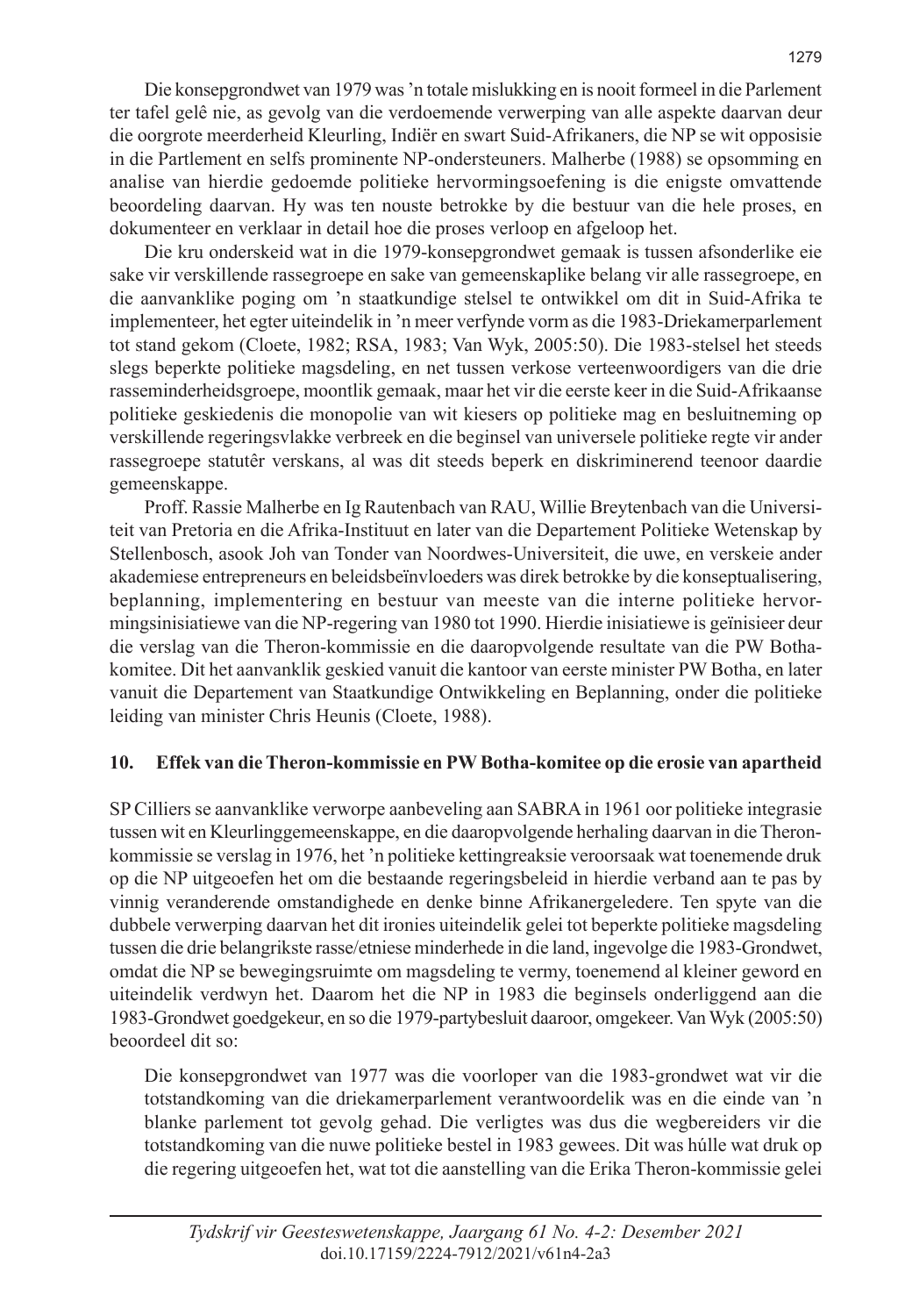het, waaruit die P.W. Botha- en Schlebusch-komitees gespruit het, en dit was húlle beginsels wat in die komitees se aanbevelings weerspieël is.

Die 1983-Driekamerparlement het egter steeds sterk weerstand by Kleurling- en Indiërkiesers ontlok as gevolg van die verskansing van inherente wit baasskap in daardie stelsel (Dempsey, 1999; Terblanche, 2006). Dit het selfs meer emosionele en gewelddadige weerstand ontlok by swart Suid-Afrikaners wat steeds uitgesluit was uit daardie beperkte en diskriminerende stelsel van magsdeling tussen die drie rasse- minderheidsgroepe, sowel as by die internasionale gemeenskap. Dit moes met toenemende onderdrukking en geweld toegepas word en het uiteindelik misluk (Cloete, 2019, 2020). Hierdie gekombineerde binnelandse en buitelandse weerstand teen die voortdurende blatante manipulasie van politieke regte van niewit Suid-Afrikaanse burgers deur die NP, was van die belangrikste dryfvere agter die uiteindelike afskaffing van die apartheidstelsel en die vervanging daarvan deur die huidige liberale demokratiese regeringstelsel in Suid-Afrika ingevolge die 1996-Grondwet (Malherbe, 1988:320).

Hierdie gebeure het die konseptuele en koherente logika en legitimiteit van apartheid binne Afrikanergeledere inkrementeel begin verswak (Van Wyk, 2005:56). Dit het 'n toenemende reeks konseptuele teenstrydighede in die beleid geskep of vergroot, en het die konsekwente toepassing van apartheid in die praktyk al hoe meer bemoeilik, en selfs onmoontlik gemaak (Cloete, 1992). Dit het ontnugtering by meer pragmatiese NP-beleidsondersteuners veroorsaak, en uiteindelik ook die ideologiese steunbasis van die party intern sodanig laat verbrokkel dat PW Botha se opvolger, FW de Klerk, uiteindelik geen ander keuse gehad het as om onder toenemende interne en eksterne druk te swig en apartheid se kernweerstand teen integrasie en magsdeling tussen alle Suid-Afrikaanse burgers, ongeag ras, baie teësinnig te laat vaar nie, soos Maharaj en Jordan (2021) en Giliomee (2019: 237) verduidelik.

# **11. Gevolgtrekkings**

Die ontwikkeling van apartheid is aanvanklik in die veertiger- en vyftigerjare direk gekonseptualiseer, gesteun, verfyn en uitgebou, veral deur verskeie Afrikanerakademici in Stellenbosch, ondersteun deur ander Afrikanerdenkers elders in die land. Broodryk (1991), Giliomee (2000) en Van Wyk (2005) identifiseer en beoordeel verskeie direkte, interne beleidsbeïnvloedingsaktiwiteite van Stellenbosch en ander akademici en meningsvormers tot die vestiging van verskillende politieke, ekonomiese en maatskaplike aspekte van regeringsbeleid.

Verskeie van daardie akademici en van hulle ander kollegas elders was egter reeds gou daarna toenemend ontnugter deur die onsensitiewe wyse waarop senior politieke leiers van die hoofstroomdenke in die NP, veral Verwoerd, Vorster, en PW Botha, apartheid begin toepas het. Dit was 'n sneller vir 'n groterwordende ontnugtering onder verskeie Afrikanerakademici oor die politieke toekoms van Kleurling Suid-Afrikaners. Hulle het as individuele meningsvormers wat nie amptelike regeringsbesluitnemers was nie, maar wat redelik direkte en legitieme toegang gehad het tot regeringsbesluitnemers en amptelike beleidmakingsprosesse, die noodsaaklikste strategiese beginsels vir beleidshervorming van binne die party begin stimuleer, met die doel om 'n meer aanvaarbare en volhoubare politieke toekomsbestel in die land te probeer skep (Van Wyk, 2005:137).

Deur versigtige en diplomatieke interne oorredingspogings en direkte beleidsinsette het hierdie "verligtes" hulle onderskeie professionele, akademiese, politieke en persoonlike politieke geloofwaardigheidsnetwerke benut deur pogings tot oorreding van en voorstelle vir

#### 1280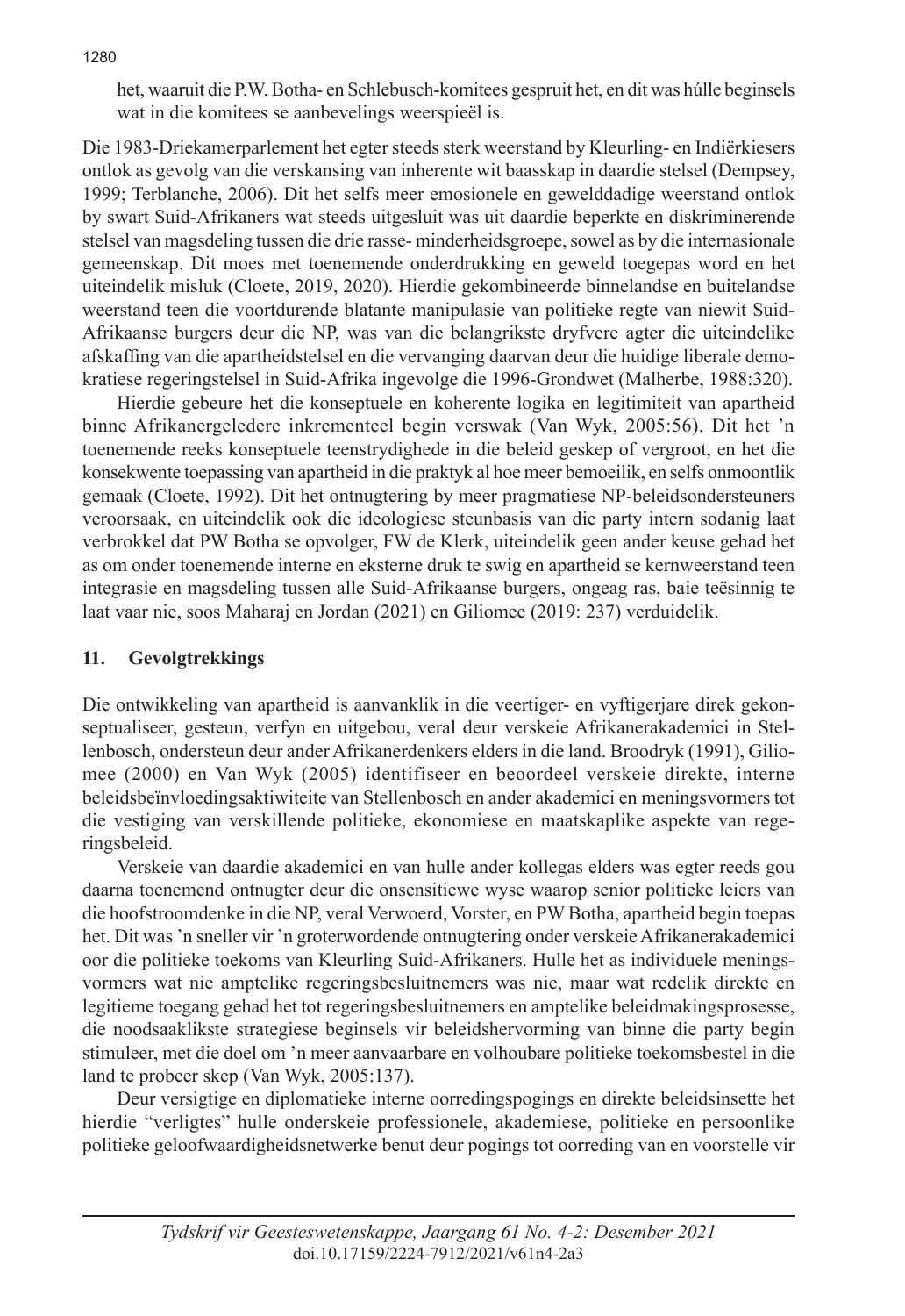hervorming en aanpassing van spesifieke beleidsknelpunte aan besluitnemers in strategiese politieke en regeringsbesprekingsforums. Hulle het dus verder gegaan as hulle meer "oorbeligte" kollegas wat net kritiese openbare standpuntinnames in die media ingeneem het. Hulle het direk betrokke geraak by pogings om onaanvaarbare aspekte van regeringsbeleid te probeer verander of te verbeter vanuit die legitieme binnekringe van die NP (Theron-kommissie 1976; Giliomee, 2000:337-338; Van Wyk, 2005:137 en Taylor, 2010).

Die inisiëring en bydraes van hierdie enkele beleidsbeïnvloedende entrepreneurs tot die verandering in denke by NP-leiers om die beginsel van politieke magsdeling tussen verskillende rasse reeds in die vroeë 1980s te aanvaar, het uiteindelik ook 'n belangrike oorspoeleffek gehad op die normalisering van demokrasie in Suid-Afrika.

Hierdie direkte betrokkenheid van die beleidsentrepreneurs by die verandering in regeringsbeleid wat hier beoordeel word, kan egter nie geïsoleerd van soortgelyke en ondersteunende inisiatiewe van ander meningsvormende individue by ander Afrikaanse universiteite, kerke en koerante beoordeel word nie (De Bruyn & Wessels, 2008:10; Van Wyk, 2005; Hugo, 1989).

Die algehele verwerping van apartheid deur ander wit politieke beleidsopponente sowel as die oorgrote meerderheid van alle gemeenskappe van kleur in die land, en die geleidelike verskerping van internasionale anti-apartheidsweerstand na 1948, het verder 'n kumulatiewe impak van al hierdie toenemende interne en eksterne weerstand teen apartheid tot gevolg gehad. Dit het uiteindelik gelei tot die onvermydelike maar teensinnige besef by baie leiers van die beleërde NP-minderheidsregering dat apartheid die einde van die politieke pad in Suid-Afrika bereik het.

Die politieke transformasie in Suid-Afrika gedurende 1960–1979, maar ook later, was dus nie net die resultaat van eksterne druk op die NP soos deur baie kritici van apartheid beweer word nie (bv. Du Toit, 1983; Hugo, 1989; Du Pre, 1994), maar ook van toenemende **interne druk** vir verandering deur onder andere verskeie intellektuele Afrikanermeningsvormers, veral in Stellenbosch, ondersteun deur gelykdenkende gematigde en meer "liberale" akademici elders in die land (Van Wyk, 2005; Hugo, 1989). Dit sluit enkele individue en hulle ondersteuningsnetwerke in soos Ben Marais en nog "andersdenkendes" by die Universiteit van Pretoria en UNISA (Maritz, 2003); Wikus du Plessis, Hennie Coetzee, DW Kruger, Willem de Klerk en ander "verligtes" op Potchefstroom gedurende 1960–1978 (Potgieter, 1981; Van Eeden, 2005:220; Marx, 2010; De Klerk, 1966, 1971, 1972, 1997, 2000, 2001, 2012).

Vanuit 'n kompleksiteitsperspektief bevestig die gevallestudies in beleidsverandering wat in hierdie bydrae beoordeel is, hoe beleidsnetwerke en -entrepreneurskap fundamentele samelewingstransformasie kan kataliseer. Direkte, interne druk vir verandering deur beleidsbeïnvloeders en -entrepreneurs is dus 'n onontbeerlike bydraende faktor wat die sukses of mislukking van beleidsverandering, veral in demokratiese politieke stelsels, kan bepaal. Die bevindings van hierdie ondersoek illustreer die belangrikheid van legitieme beïnvloedingsnetwerke en -inisiatiewe in beleidsveranderingsprosesse (Cloete, 2018a).

Hierdie individuele persoonlike en professionele netwerke illustreer hoe die benaderings wat beleidsaktiviste en -entrepreneurs strategies gebruik deur middel van beleidsnetwerke om hulle beleidsbeïnvloeding te doen in hierdie beleidsoefeninge neerslag gevind het. Dit het belangrike implikasies vir huidige en toekomstige beleidsaanpassingsprosesse en strategieë in Suid-Afrika en in ander demokratiese stelsels.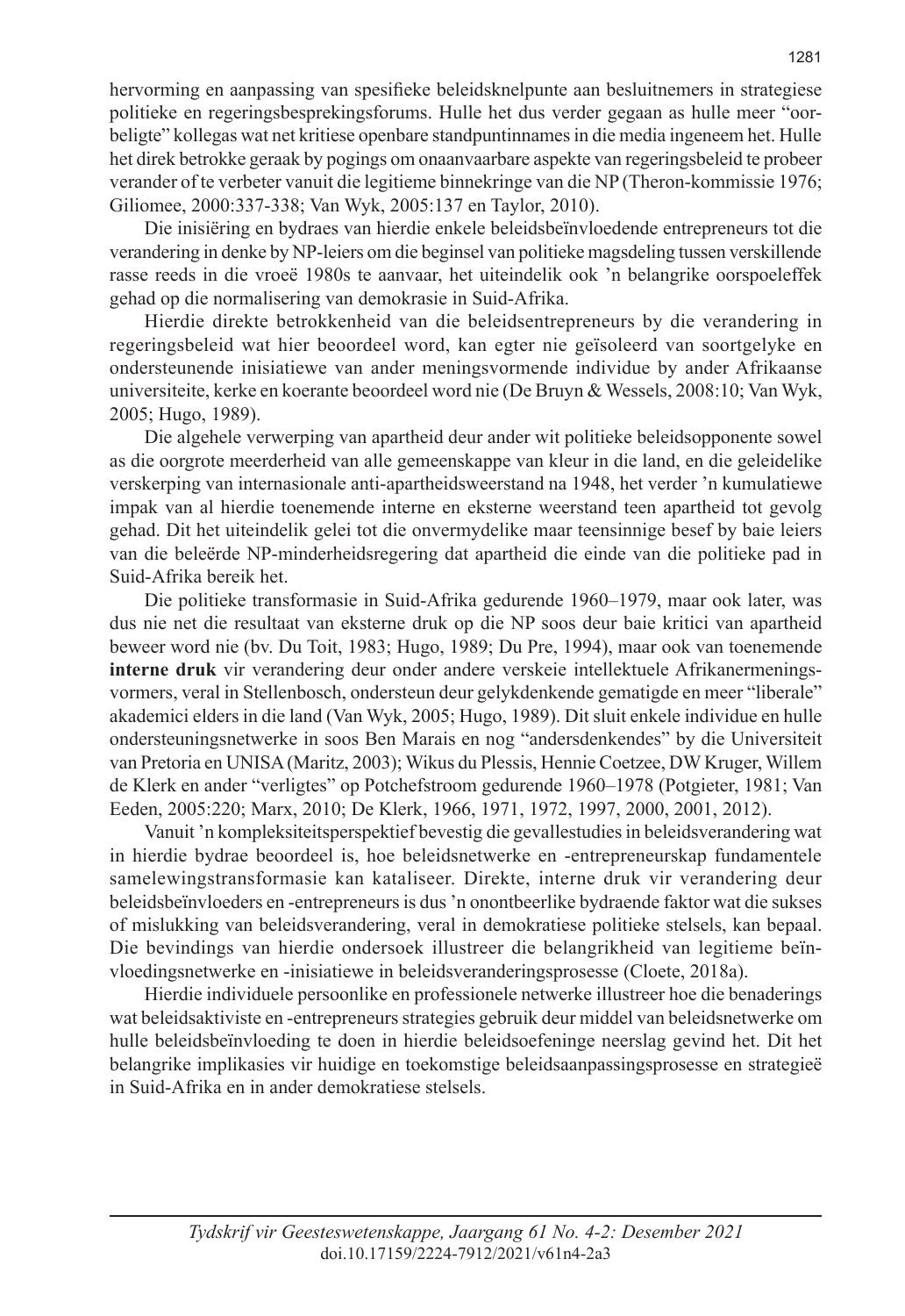# **BIBLIOGRAFIE**

- Barnard, J. 2000. Die Erika Theron-kommissie, 1973–1976: 'n historiese studie. MA-verhandeling. Stellenbosch: Universiteit van Stellenbosch.
- Baumgartner, F, Jones, B. & Mortensen, P. 2014. Punctuated equilibrium theory: Explaining stability and change in public policy making. In Sabatier & Weible (eds). *Theories of the policy process*. Boulder: Westview Press, pp. 59-104.
- Beinart, W & Dubow, S (eds).1995. *Segregation and apartheid in 20th century South Africa*. London: Routledge.
- Beukman, B. 2018. Afrikaanses vra nou ander stem. *Netwerk24.* https://www.netwerk24.com/netwerk24/ Stemme/Menings/afrikaanses-vra-nou-ander-stem-20180515?fbclid=IwAR3\_ wYrV47jUkKU0FwMKaKH5pH944FvNHxWMkZ8wVE2gLVQm8n6iMV\_MjGU. [26 Oktober 2021].
- Borins, S. 2006. Unleashing social psychology on public administration. *Journal of Public Administration Research and Theory,* 16(1):146-149.
- Broodryk, J. 1991. Stellenbosse akademici en die politieke problematiek in Suid-Afrika, 1934–1948*.*  MA-verhandeling. Stellenbosch: Universiteit van Stellenbosch.
- Butler, J, Elphick, R & Welsh, D (eds). 1987. *Democratic liberalism in South Africa*. Middletown, Conn: Wesleyan University Press.
- Cardo, M. 2012. The liberal tradition in South Africa: Past and present. *Focus*, 65:16-20.
- Cilliers, SP. 1961. *Verslag van die komitee insake Kleurlingaangeleenthede.* Stellenbosch: SABRA.
- Cilliers, SP. 1971. A Sociological Perspective on the South African Situation. *SAIRR Topical Talks* 26. Johannesburg: SAIRR.
- Cloete, F. 1988. Die Departement van Staatkundige Ontwikkeling en Beplanning. In Faure, AM, Kriek, DJ, Labuschagne, GS, Louw, A du P en Venter, J (reds.). *Suid-Afrika en die demokrasie*. Pinetown: Owen Burgess, pp. 343-369.
- Cloete, F. 1992. Engineering the Erosion of Apartheid. Constitutional Policy Planning in South Africa. 1980–1989, in *Plural Societies,* 22(1&2):45-73
- Cloete, F. 2018a. Policy agenda-setting. In Cloete, De Coning, Wissink & Rabie (eds). *Improving public policy for good governance.* 4th edition. Pretoria: JL van Schaik, pp. 137-158.
- Cloete, F. 2018b. Policy change. In Cloete, De Coning, Wissink & Rabie (eds). *Improving public policy for good governance.* 4th edition. Pretoria: JL van Schaik, pp. 303-344.
- Cloete, F. 2019. Resolving PW Botha's 1985 Rubicon riddle. *Historia,* 64(2):132-155.
- Cloete, G. 1976a. Die staatkundige bedeling met betrekking tot die Kleurling bevolkingsgroep in Suid-Afrika, vanaf 1960. Ongepubliseerde navorsingsverslag vir die Theronkommissie, 1976.
- Cloete, G. 1976b. Beheer en aktivering van Kleurling plaaslike bestuursontwikkeling. Verslag 52. Ongepubliseerde navorsingsverslag vir die Theronkommissie, 1976.
- Cloete, G. 1976c. Verteenwoordiging van die Kleurlingbevolkingsgroep op die munisipale owerheidsvlak in Suid-Afrika tot 1971*.* MA-verhandeling. Stellenbosch: Universiteit van Stellenbosch.
- Cloete, G. 1977. Enkele Implikasies van die Erika Theron-verslag vir die toekomstige staatkundige ontwikkeling van Suid-Afrika. *Politikon,* 4(2):137-165.
- Cloete, G. 1982. Etnisiteit en groeps-verteenwoordiging in die staatkunde 'n vergelykende studie. Doktorale proefskrif. Stellenbosch: Universiteit van Stellenbosch.
- Cloete, GS. 2020. The complexity and limitations of strategic governmental policy change initiatives in South Africa: 1986–1988. *Administratio Publica,* 28(3):60-80.
- Coertze, PJ, Language, FJ & Van Eeden, BIC. 1943. *Die oplossing van die naturellevraagstuk in Suid-Afrika: wenke ooreenkomstig die Afrikanerstandpunt van apartheid.* Johannesburg: Publicité.
- De Beer, JC. 1992. Prof. B.B. Keet (1885 tot 1974) Leraar en Hoogleraar in die Nederduitse Gereformeerde Kerk*.* Doktorale proefskrif. Stellenbosch: Universiteit van Stellenbosch.
- De Klerk, WJ. 1966. 'Verligte' en 'Verkrampte' Afrikaners: Prof. De Klerk antwoord op polemiek. *Die Wapad.* 12 Oktober 1966.
- De Klerk, WJ. 1971. *Afrikanerdenke: Kontoere van 'n standpunt*. Potchefstroom: Pro Rege, pp. 1-13.
- De Klerk, WJ. 1972. The Concepts 'Verkramp' and 'Verlig'. In Rhoodie, N J (ed.). *South African Dialogue*. Johannesburg: McGraw Hill, pp. 520-31.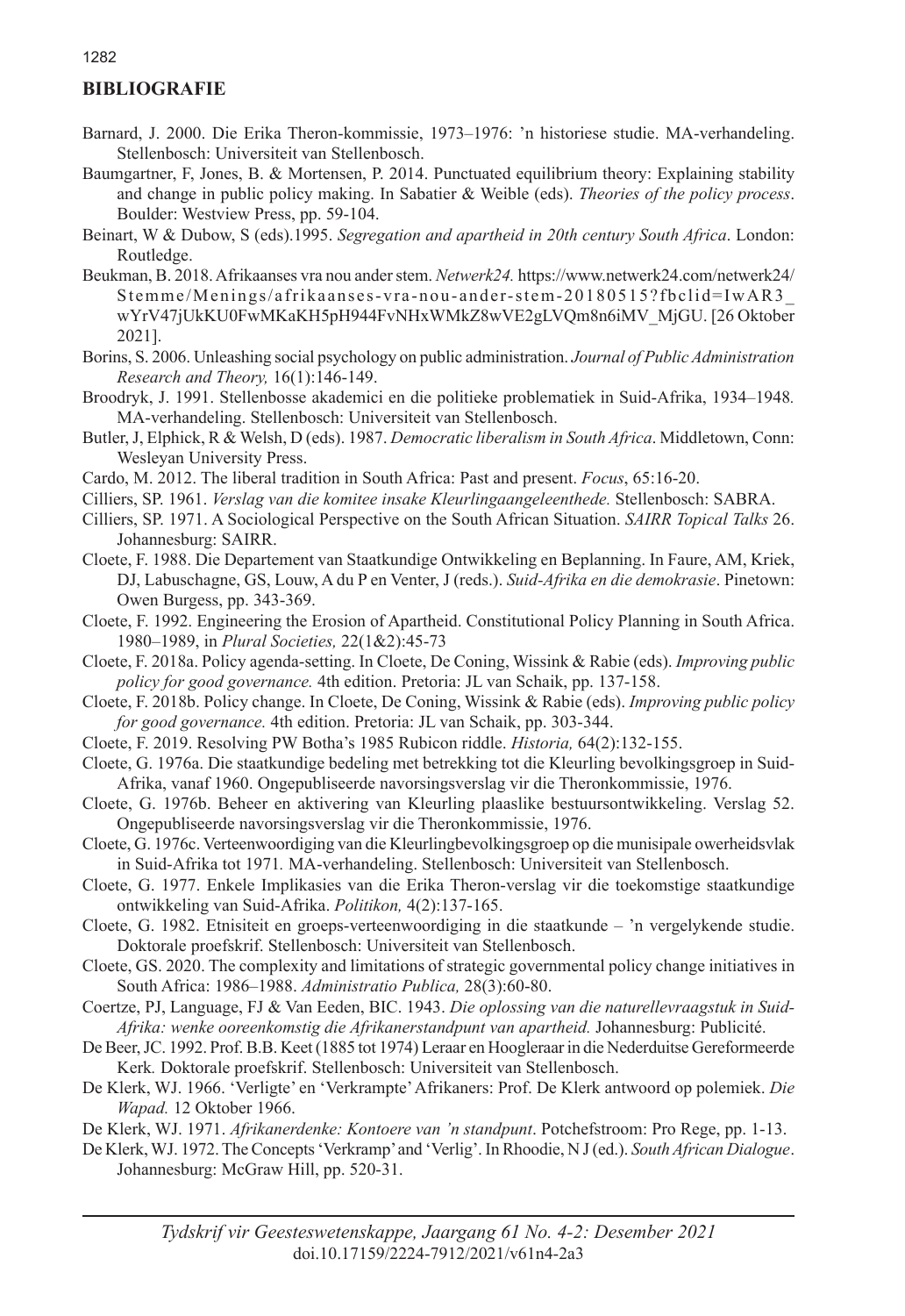De Klerk, P. 1997. Politieke koersaanduiding in *Koers,* 1933–1961. *Koers,* 62(1):45-5.

- De Klerk, P. 2000. Die tydskrif *Woord en Daad* en die apartheidsbeleid, 1954–1966. *Joernaal vir Eietydse Geskiedenis,* 25(1):72-88.
- De Klerk, P. 2001. Afskeid van apartheid die politieke koers van die tydskrif *Woord en Daad* in die periode 1967–1990, *Joernaal vir Eietydse Geskiedenis,* 26(1):34-57.
- De Klerk, P. 2012. Afrikaanse historici as politieke kritici en koers-aanduiders. *Joernaal vir Eietydse Geskiedenis,* 37(1):45-64.
- De Villiers, P. 1976. Bydraes en probleme van die Uniale Raad vir Kleurlingsake. Ongepubliseerde navorsingsverslag no. 49 vir die Theron-kommissie, 1976.
- Dempsey, M. 1999. Die Geskiedenis van die Raad van Verteenwoordigers as 'n administratiewe komponent van die driekamerparlementstelsel in Suid-Afrika, 1984–1994*.* Doktorale proefskrif. Stellenbosch: Universiteit van Stellenbosch.
- Dowding, K. 1995. Model or metaphor? Critical review of the policy network approach. *Political Studies*, XLIII:136-158.
- Du Bruyn, D & Wessels, A. 2007. Vrees as faktor in die regse blanke politiek in Suid-Afrika tydens die eerste dekade van die apartheidsera, 1948–1958, *Joernaal vir Eietydse Geskiedenis,* 32(2):78-94.
- Du Bruyn, D & Wessels, A. 2008a. Vrees as faktor in die regse blanke politiek in Suid-Afrika tydens die tweede dekade van die apartheidsera, 1958–1969, *Joernaal vir Eietydse Geskiedenis,* 33(1):1- 16.
- Du Bruyn, D & Wessels, A. 2008b. Vrees as faktor in die regse blanke politiek in Suid-Afrika: die eerste fase van die era van volwaardige regse politieke partye, 1969–1975, *Joernaal vir Eietydse Geskiedenis,* 33(3):18-35.
- Du Bruyn, D & Wessels, A. 2009. Vrees as faktor in die regse blanke politiek in Suid-Afrika: die tweede fase van die era van volwaardige regse politieke partye, 1976–1982, *Joernaal vir Eietydse Geskiedenis,* 33(3):18-35.
- Du Pisani, JA. 1986. B.J. Vorster en Afrikanerverdeeldheid, 1966–1970: 'n oorsig en evaluering van die verlig-verkrampstryd, *Joernaal vir Eietydse Geskiedenis,* 11(2):1-14.
- Du Pre, R. 1994. *Separate but unequal: The* ʻcoloured' *people of South Africa, a political history.* Cape Town: Jonathan Ball.
- Du Toit, A. 1983. *Die sondes van die vaders: 'n poging tot die verkenning van die posisie van die Afrikaner-intellektueel in die komende legitimiteitskrisis van die Afrikaner-nasionalisme en die apartheidsorde.* Kaapstad: Rubicon.
- Du Toit, J. 1977. Redaksioneel. *Maatskaplike Werk,* 13(2):1-2.
- Fraser, A. 2013. *A Long Walk to Universal Franchise in South Africa*. https://hsf.org.za/publications/ hsf-briefs/a-long-walk-to-universal-franchise-in-south-africa-1. [25 Oktober 2021].
- Frisch-Aviram, N, Cohen, N & Beeri, I. 2019. Wind(ow) of change: A systematic review of policy entrepreneurship characteristics and strategies. *Policy Studies Journal,* 48(3):612-644.
- Giliomee H. 2019. *The rise and demise of the Afrikaners*. Cape Town: Tafelberg.
- Giliomee, H. 2000. Critical Afrikaner intellectuals and apartheid. *South African Journal of Philosophy,*  19(4):307-320.
- Giliomee, H. 2003. The making of the apartheid plan, 1929–1948*. Journal of Southern African Studies,*  29(2):373-392.
- Heard, K. 1974. *General elections in South Africa*. Cape Town: Oxford University Press.
- Heymans, C. 1981. Die politieke en ideologiese strominge en aktiwiteite in en om die Afrikaanse Studentebond (1948–1980). Ongepubliseerde Magisterskripsie. Stellenbosch: Universiteit van Stellenbosch.
- Hellmann, E. 1979. *The South African Institute of Race Relations, 1929–1979.* Johannesburg: SAIRR.
- Higley, J. & Burton, MG. 1989. The elite variable in democratic transitions and breakdowns*. American Sociological Review,* 51:17-34.
- Horrell, M, Horner, D & Kane-Berman, J. 1972. *A Survey of Race Relations in South Africa*. Johannesburg: SAIRR.
- Howlett, M & Ramesh, M. 2009. *Studying public policy*. New York: Oxford University Press.
- Hugo, P. 1973. The Afrikaner academic and race politics in South Africa. Unpublished MSc dissertation. Bristol: University of Bristol.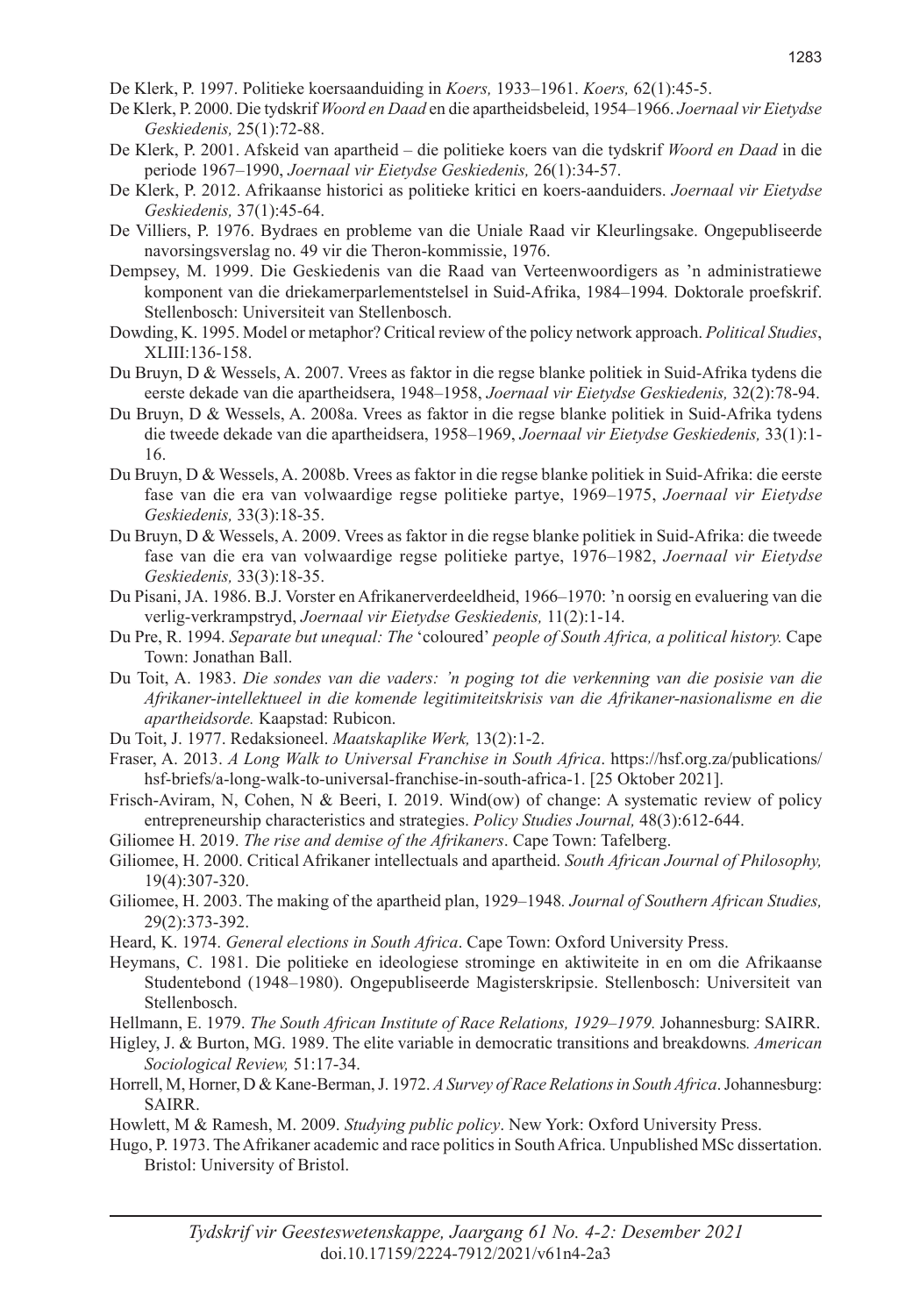- Hugo, P. 1989a. A journey away from apartheid. In Hugo, P. (ed.). *South African perspectives: Essays in honour of Nic Olivier.* Cape Town: Die Suid Afrikaan, pp. 15-33.
- Hugo, P. (ed.). 1989b*. South African perspectives: Essays in honour of Nic Olivier*. Cape Town: Die Suid Afrikaan.
- John, P. 2003. Is there life after policy streams, advocacy coalitions, and punctuations: Using evolutionary theory to explain policy change? *Policy Studies Journal,* 31(4):481-498.
- Joubert, D. 1977. Van Blouboek tot Blouboek. *Maatskaplike Werk,* 13(1):8-15.
- Kaboyakgosi, G. & Mpule, K. 2008. Beyond public administration? HIV/Aids policy networks and the transformation of public administration in Botswana. *Public Administration and Development,* 28(4):301-310.
- Keet, B. 1956. *Whither South Africa?* Stellenbosch: University Publishers.
- Kelman, S. 2005. *Unleashing change: a study of organizational renewal in government*. Washington, DC: Brookings.
- Korf, L. 2010. DF Malan: A political biography. Doctoral dissertation. Stellenbosch: University of Stellenbosch.
- Lazar, J. 1987. Conformity and conflict: Afrikaner Nationalist politics in South Africa, 1948–1961*.* Doctoral thesis. Oxford: Oxford University.
- Lazar, J. 1988. The role of the South African Bureau of Racial Affairs (SABRA) in the formulation of apartheid ideology, 1948–1961. In *Societies of southern Africa in the 19th and 20th centuries,* Vol. 14. London: Institute of Commonwealth Studies, University of London, pp.96-109.
- Lewsen, P. 1987. Liberals in politics and administration, 1936–1948. In Butler, Elphick & Welsh (eds). *Democratic liberalism in South Africa.* Middletown, Conn: Wesleyan University Press, pp. 98-115.
- Lodge, T. 2002. South Africa: Historical franchise arrangements. Extracted from: Lodge, T, Kadima, D & Pottie, D (eds). 2002. *Compendium of Elections in Southern Africa* (2002), African Democracy Encyclopaedia Project. Electoral Institute for Sustainable Development in Africa (EISA), pp. 292- 294. https://www.eisa.org/wep/soubg2.htm. [25 Oktober 2021].
- Maharaj M & Jordan, ZP. 2021. *Breakthrough: The Struggles and Secret Talks that Brought Apartheid South Africa to the Negotiating Table.* Johannesburg: Penguin.
- Malherbe, EFJ. 1988. Die grondwetlike voorstelle van 1977. In Faure, AM, Kriek, DJ, Labuschagne, GS, Louw, A du P & Venter, J (reds.). *Suid-Afrika en die demokrasie.* Pinetown: Owen Burgess Uitgewers, pp. 303-325.
- Maritz, PJ. 2003. *Ben Marais (1909–1999):* The Influences on and Heritage of a South African Prophet during Two Periods of Transformation*.* Unpublished Doctoral dissertation. Pretoria: University of Pretoria.
- Marsh, D & Smith, M. 2000. Understanding policy networks: Towards a dialectical approach. *Political Studies,* 48(1):4-21.
- Marx, C. 2010. From trusteeship to self-determination: L.J. du Plessis' thinking on apartheid and his conflict with H.F. Verwoerd. *Historia,* 55(2):50-75.
- Mintrom, M. 2019. So you want to be a policy entrepreneur? *Policy Design and Practice,* 2(4):307-323.
- Mintrom, M & Norman, P. 2009. Policy entrepreneurship and policy change. *Policy Studies Journal,* 37 (4):649-667.
- Munger. E. 1956. A*n intimate account of SABRA's origins, leadership, organization, and views; and its interaction with Afrikanerdom's church, press, party, and public: A letter from Edwin S. Munger.* South African Bureau of Racial Affairs. New York, NY: American Universities Field Staff.

Nasionale Party. 1977. *Pro-Nat.* Mondstuk van die Federale Raad van die NP. Pretoria: Nasionale Party.

- Overseas Development Institute. 2014. *ROMA: A guide to policy engagement and influence*. https://odi. org/en/about/features/roma-a-guide-to-policy-engagement-and-policy-influence/. [25 Oktober 2021].
- Paton, A. 2011 [1962]. *Non-racial democracy: The policies of the Liberal Party of South Africa.*  Johannesburg: Politicsweb.
- Petridou, E, Aflaki, I & Miles, L. 2015. Unpacking the theoretical boxes of political entrepreneurship. In Petridou, Aflaki & Miles (eds). *Entrepreneurship in the polis: Understanding political entrepreneurship*, Burlington, VT: Ashgate, pp. 1-16.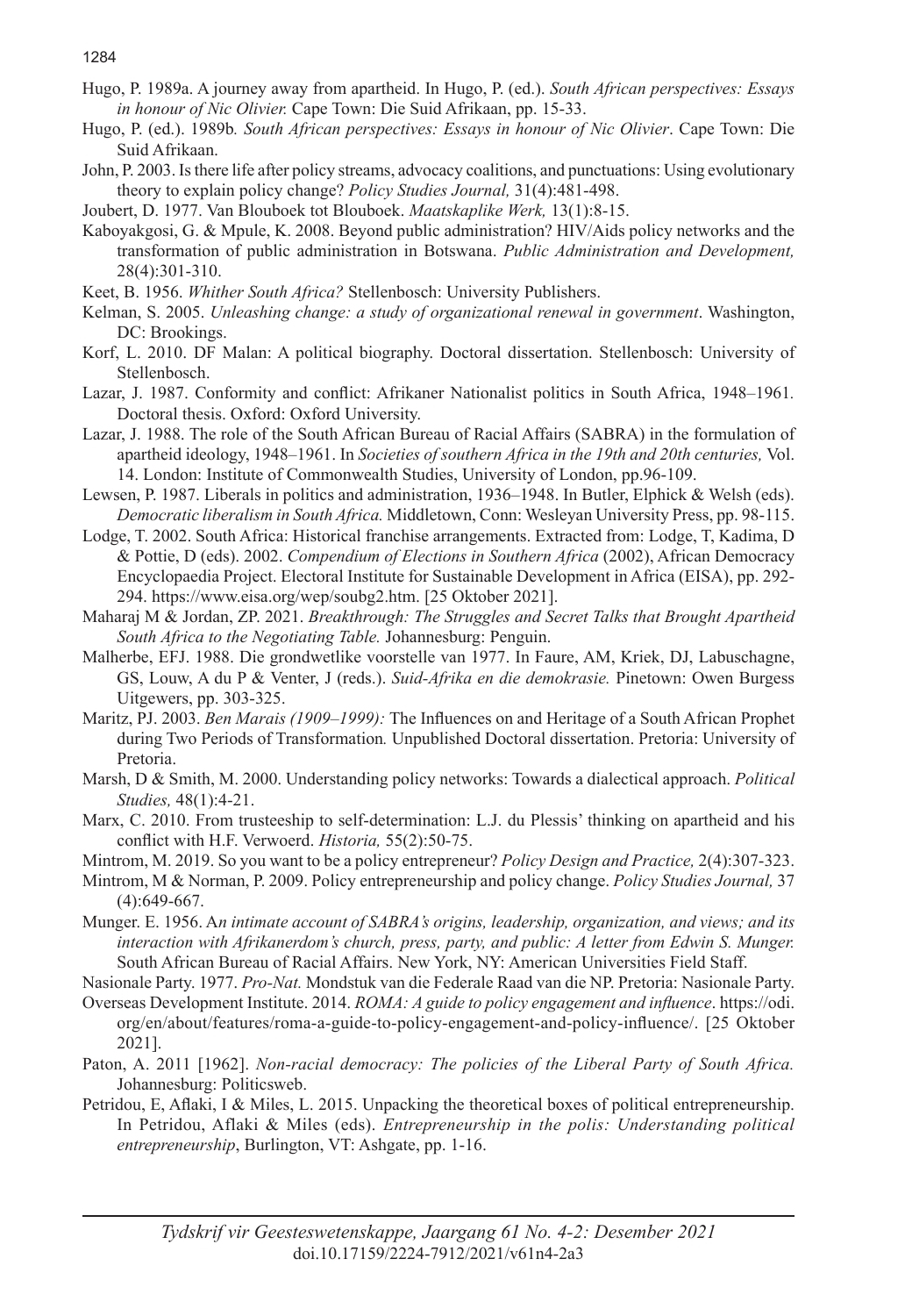- Petridou. E, Becker, P & Sparf, J. 2021. Policy entrepreneurs in public administration: A social network analysis. *Politics & Policy,* 49(2):414-445.
- Posel, D. 1987. The meaning of apartheid before 1948: Conflicting interests and forces within the Afrikaner Nationalist alliance. *Journal of Southern African Studies,* 14(1):123-139.
- Posel, D. 1991. *The making of apartheid 1948–1961.* Oxford: Clarendon Press.
- Potgieter, P. 1981. L. J. du Plessis as 'Politieke Profeet'. *Koers,* 46(1):8-30.
- Pretorius, L. 1985. Suid-Afrikaanse kommissies van ondersoek 'n Sosiologiese studie*.* Doktorale proefskrif. Stellenbosch: Universiteit van Stellenbosch.
- Robertson, J. 1971. *Liberalism in South Africa, 1948–1963.* Oxford: Clarendon Press.
- RSA Interim Memorandum. 1976. *Provisional comments by the government on the recommendations of the commission of inquiry into matters relating to the Coloured population group*. WPS/1976. Pretoria: Government Printer.
- RSA. 1977. *Witskrif oor die verslag van die kommissie van ondersoek na aangeleenthede rakende die Kleurlingbevolkingsgroep*. WP.D. – '77. Pretoria: Staatsdrukker.
- RSA. 1979. Konsepwetsontwerp. *Staatskoerant* 6386, 3 April. Pretoria: Staatsdrukker.
- RSA. 1983. *Grondwet, 1983.* Pretoria: Staatsdrukker.
- Sabatier, P & Weible, C. (eds). 2014. *Theories of the policy process*. Boulder: Westview Press.
- SABRA. 1949–1979. *Papers of SAB*RA (South African Bureau of Racial Affairs) 1949–1979. Archive of Comtemporary History (ARCA). Bloemfontein: ARCA. PV 630.
- SABRA. 1961. *Bevindinge en aanbevelings van die uitvoerende komitee n.a.v. die verslag van die komitee insake Kleurlingsake*. Johannesburg: SABRA.
- Saks, DY. 1991. The failure of the Coloured Persons' Representative Council and its constitutional repercussions*,* 1956–1985. MA thesis. Grahamstown: Rhodes University.
- Scher, DM. 1983. The disenfranchisement of the coloured voters, 1948–1956. Doctoral dissertation. Pretoria: Unversity of South Africa.
- Scholtz, GD. 1967. *Die ontwikkeling van die politieke denke van die Afrikaner*: 1652–1948. Volumes 1-8. Johannesburg: Voortrekkerpers.
- Schüler, G. 1989. Stellenbosch en SABRA jare. In Hugo (ed.). *South African perspectives: Essays in honour of Nic Olivier.* Cape Town: Die Suid Afrikaan, pp. 1-14.
- Serfontein, JHP. 1970. *Die verkrampte aanslag*. Kaapstad: Human & Rousseau.
- Skogstad, G. 2005. Policy networks and policy communities: Conceptual evolution and governing realities*.* Paper prepared for the workshop on Canada's contribution to comparative theorizing. https://www.cpsa-acsp.ca/papers-2005/Skogstad.pdf [17 October 2021].
- Taylor, JA. 2010. With her shoulder to the wheel: the public life of Erika Theron (1907–1990). Doctoral dissertation. Pretoria: UNISA.
- Terblanche, HO. 2006. Eerw. Allan Hendrickse en die Driekamerparlement: Persepsies en Werklikheid. *Joernaal vir Eietydse Geskiedenis,* 31:144-161.
- Theron, E. 1964. (red.). *Die kleurlingbevolking van Suid-Afrika.* 'n Verslag van 'n komitee van die Suid-Afrikaanse Buro vir Rasse-Aangeleenthede (SABRA) Insake die Kleurling. Stellenbosch: Universiteitsuitgewers.
- Theron, E. 1983. *Sonder hoed of handskoen: synde 'n klompie informele herinneringe waarin die kind (meesal) op sy naam genoem word.* Kaapstad: Tafelberg.
- Theronkommissie. 1976. *Verslag van die Kommissie van Ondersoek na aangeleenthede rakende die Kleurlingbevolkingsgroep.* R.P. 38/1976. Pretoria: Staatsdrukker.
- Theron, E & Du Toit, J. 1977. *Kortbegrip van die Theron-verslag*. Kaapstad: Tafelberg.
- Van der Ross, RE. 1986. *The rise and decline of apartheid A study of political movements among the Coloured people of South Africa, 1880–1985*. Cape Town: Tafelberg.
- Van der Westhuizen, C. 2007. *White power and the rise and fall of the National Party.* Cape Town: Zebra Press.
- Van Niekerk, AA. 2017. A department under siege: How Philosophy at Stellenbosch was split in order to survive. *Stellenbosch Theological Journal,* 3(1):451-473.
- Van Staden, M. 2019. The liberal tradition in South Africa, 1910–2019. *Econ Journal Watch,* 16(2):258- 341.